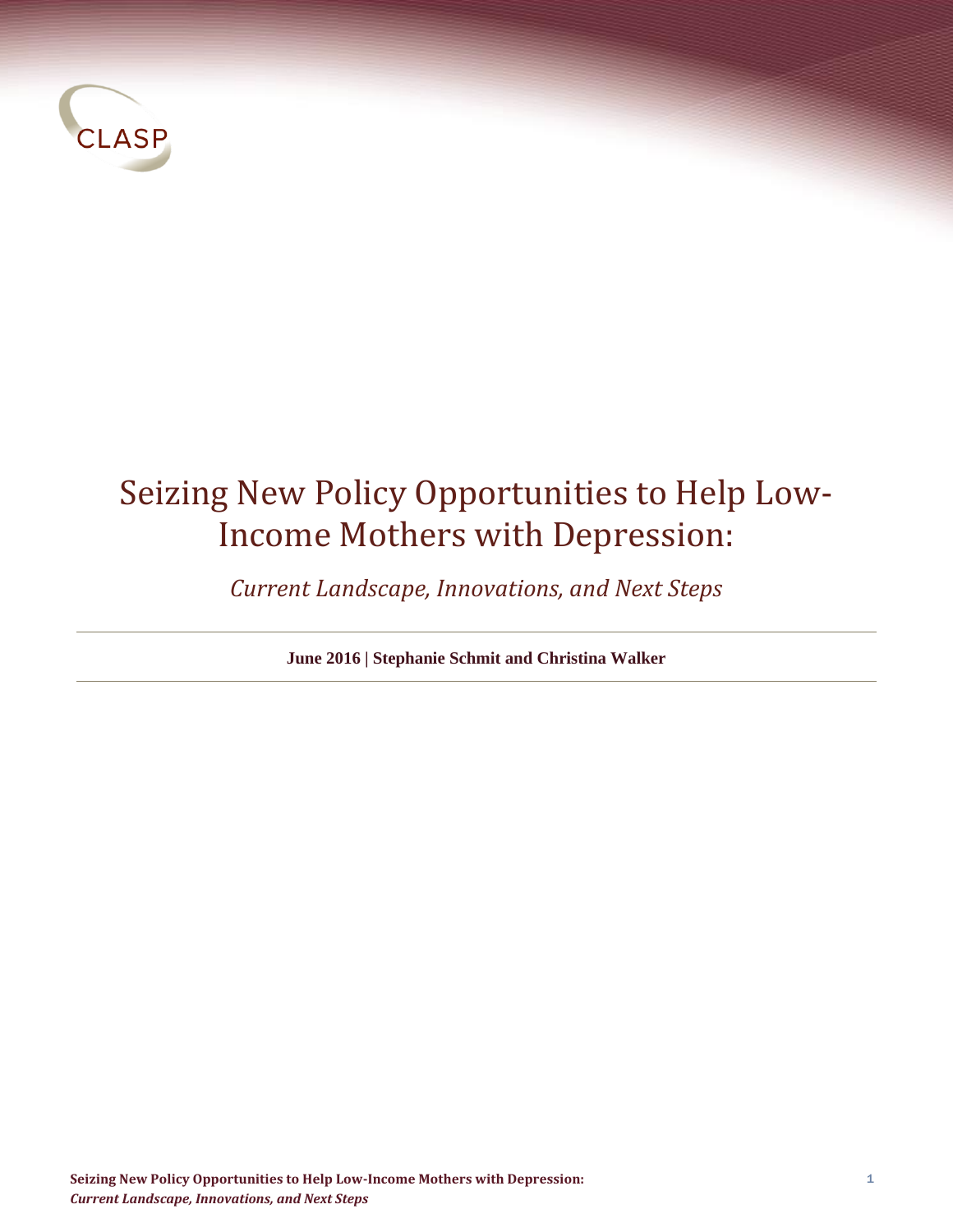

## Executive Summary

## **Background**

If the nation could get better at identifying and treating maternal depression among low-income women, particularly women with young children, it would be an extraordinary public health opportunity, as the National Research Council (NRC) and Institute of Medicine (IOM) pointed out in their comprehensive 2009 report on depression in parents.<sup>1</sup> One reason is that depression is widespread among low-income mothers—for example, one in nine babies in poverty has a mother suffering from severe depression, and half have a mother experiencing depression at some level of severity.<sup>2</sup> The second reason is the harm untreated depression presents to both mother and child. It hinders a mother's capacity to help her young child develop, places children's safety and cognitive and emotional development at risk, and stymies her own efforts to escape poverty. Unfortunately, even though research shows that effective treatments for depression address these challenges<sup>3</sup>, low-income mothers of young children have very high rates of untreated depression.

This paper details information gathered through a scan of federal, state, and local efforts to seize this public health opportunity at a large scale, building on new policy provisions available through the Patient Protection and Affordable Care Act (ACA), recent federal decisions and guidance, and local and state innovations. This brief drew upon interviews of child care and early education, health, and mental health stakeholders. Because the stakes for young children's development are so high, it is important for stakeholders from these particular sectors to understand whether and how advocates and policymakers in the child care and early childhood sector could seize these new levers for change.

Two broad lessons emerged from the work. First, while the provisions of the ACA offer important new routes to finance, expand, and systematize maternal depression identification and treatment, major efforts to take advantage of these positive policy changes are still very rare. The reasons include historical barriers between the health, mental health, and child care and early education systems; the difficulty of understanding and influencing complex policies—particularly in Medicaid; and the lack of national strategy or targeted technical assistance that could help cut through this complexity. Second, many innovative ideas for improving identification and treatment of maternal depression are surfacing from the local and state levels. These include policy initiatives—such as identifying new Medicaid reimbursement strategies to support evidence-based depression treatment, expanding reimbursement for outreach activities, or seeking to reduce gaps in coverage after the perinatal period—as well as initiatives that focus on the structures that make better policy possible—for example, creating new opportunities for stakeholders to collaborate or improving measures and accountability. This suggests that the moment is ripe to learn from and spread these early innovations.

In order to understand multiple stakeholder perspectives in a variety of contexts, the scan included indepth interviews in four states: Connecticut, Minnesota, Ohio, and Virginia. In addition to more than three dozen interviews, the paper also drew upon a literature and document review as well as insight, advice, and guidance from an expert advisory committee of seven people representing child care and early education, mental health, and Medicaid.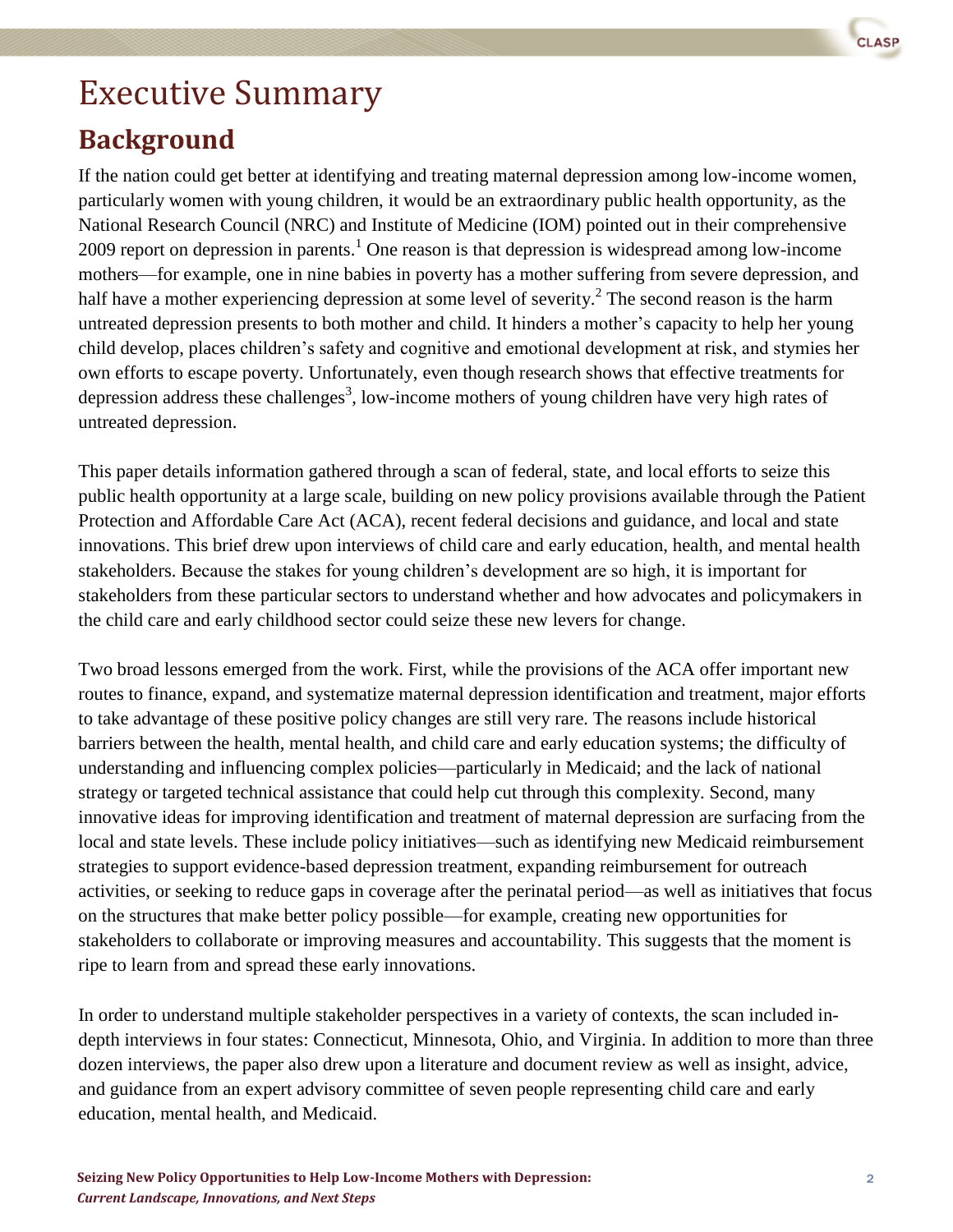

## **The Landscape**

The interviews identified that no state had yet created an effective and comprehensive state-wide approach. Interviewees across the health, mental health, and child care and early education sectors suggested that it is difficult to make systems-level changes when systems are siloed and when each has an approach to serving individuals from either the child or the adult's perspective. In addition, while many stakeholders outside the Medicaid sectors did not report knowledge of or engagement with Medicaid, others were able to identify specific challenges in their state's Medicaid policies that they felt held back progress on depression screening and treatment for low-income mothers with young children.

At the same time, the scan also highlighted a striking level of emerging innovation. In every state, at least one stakeholder could identify a local or state initiative to address maternal depression. Some examples include:

- In New Haven, CT, the Mental Health Outreach for Mothers (MOMS) Partnership—a collaborative of agencies working to improve the wellbeing of mothers and children—supports local mothers serving as Community Mental Health Ambassadors to deliver screening, brief intervention, and referral/linkage to clinical treatment. The Partnership is currently exploring Medicaid reimbursement for this new outreach model with the state of Connecticut.
- In Ohio, an evidence-based maternal depression treatment for mothers who are participating in home visiting programs is provided by mental health clinicians working in partnership with home visitors. The model has expanded to home visiting programs in ten states. In four of those states (South Carolina, Kentucky, West Virginia, and Massachusetts), Medicaid is paying for the program.
- In Minnesota, advocates are exploring strategies to extend Medicaid coverage for mothers to two years postpartum. Because Minnesota covers pregnant women under Medicaid to a higher income level than after they give birth, stakeholders are concerned that a woman whose income falls just over the Medicaid standard could have to shift her insurance coverage to the health exchange right in the midst of depression treatment, potentially requiring co-payments that would discourage her continued participation and/or forcing her to change providers.
- In Virginia, child care and early education and mental health advocates are working with the state's Medicaid office to explore ways to seek Medicaid coverage for maternal depression treatment for a mother and child together (referred to as "dyadic" treatment) when only the child has Medicaid eligibility, making it possible to help more families.
- In all states, stakeholders had ideas and possible solutions to help create the conditions for policy reform. These included bringing stakeholders together to design or implement better approaches to addressing maternal depression, improving cross-training, better integrating primary and behavioral health care, collecting data to understand the state's needs, and exploring quality and outcome measures related to maternal depression.

Additionally, in 2016, the federal government took three significant steps that could galvanize additional state and local activity.

On January 26, 2016, the U.S. Preventive Services Task Force (USPSTF) determined that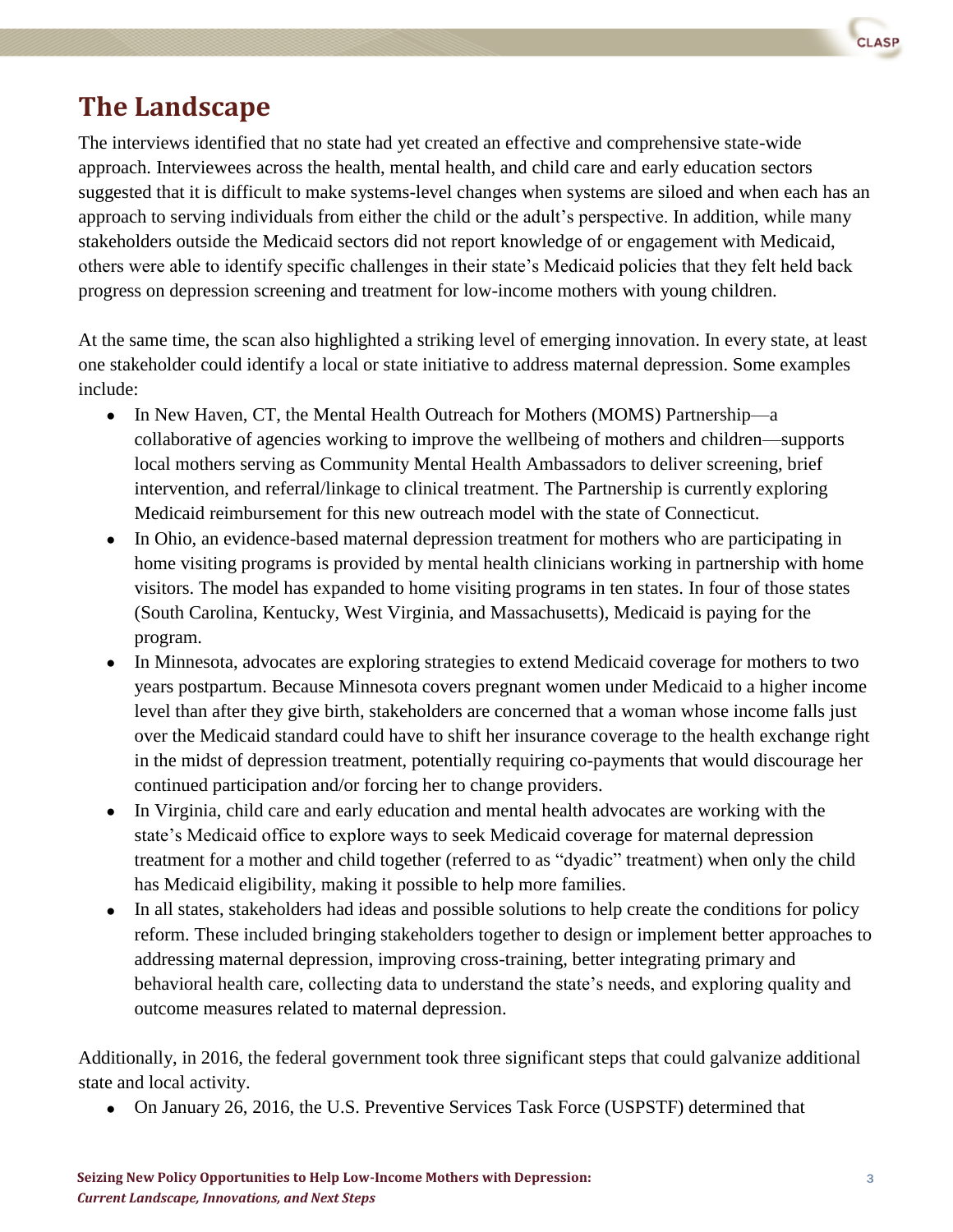screening for depression in all adults is a preventive service that is well-supported by evidence. This recommendation specifically includes pregnant and postpartum women, and – in a separate opinion - adolescents ages 12-18. This decision means that state Medicaid programs have the opportunity to get an incentive payment if they cover this screening and other preventive services with no cost-sharing to the beneficiary.

- On March 2, 2016, the U.S. Centers for Medicare and Medicaid Services, or CMS (which oversees Medicaid at the federal level), and the Health Resources and Services Administration (which oversees home visiting, among other things) issued a joint guidance letter to help states understand how to appropriately draw on Medicaid funding to support home visiting. The guidance could be helpful for maternal depression initiatives, which may include home visiting components; it also provides a model that CMS could follow for other topics related to maternal depression.
- On May 11, 2016, CMS issued its first guidance directly related to maternal depression treatment, explaining how states can fund maternal depression screening and mother-child dyadic treatment using a child's Medicaid eligibility. Based on our interviews, this guidance directly addresses one of the issues a number of states are considering, and it could offer an excellent opportunity for bringing child care and early education, mental health, health, and other stakeholders together to address maternal depression policies more broadly. In addition, it provides a model that CMS could follow for other policy topics.

## **Next Steps**

To build from the individual innovations identified above and move to a future of systemic success in identifying and treating maternal depression will require new and powerful connections across levels of government and across sectors. At minimum, these sectors must include stakeholders from the health, mental health, and child care and early education sectors. Others who are engaged in improving the lives of low-income families and families of color, such as child welfare, should also be considered as partners in this important work. The recommendations below propose a path forward that combines immediate steps for early successes, the development of infrastructure to sustain the effort, and the creation of a clear policy framework to make it far easier for states to do this work in the future without reinventing the wheel.

#### For the states:

- 1. Seize the opportunity of the USPSTF recommendations and the two federal guidance documents (on home visiting and depression screening/dyadic treatment) as catalysts for:
	- a. outreach and technical assistance from national experts to state leaders and advocates; and
	- b. state convenings that bring together stakeholders from all three sectors to learn about the opportunities and consider next steps.
- 2. Identify and implement high-priority improvements in Medicaid and related policies to support maternal depression identification and treatment among low-income mothers of young children.

For philanthropy:

**CLASP**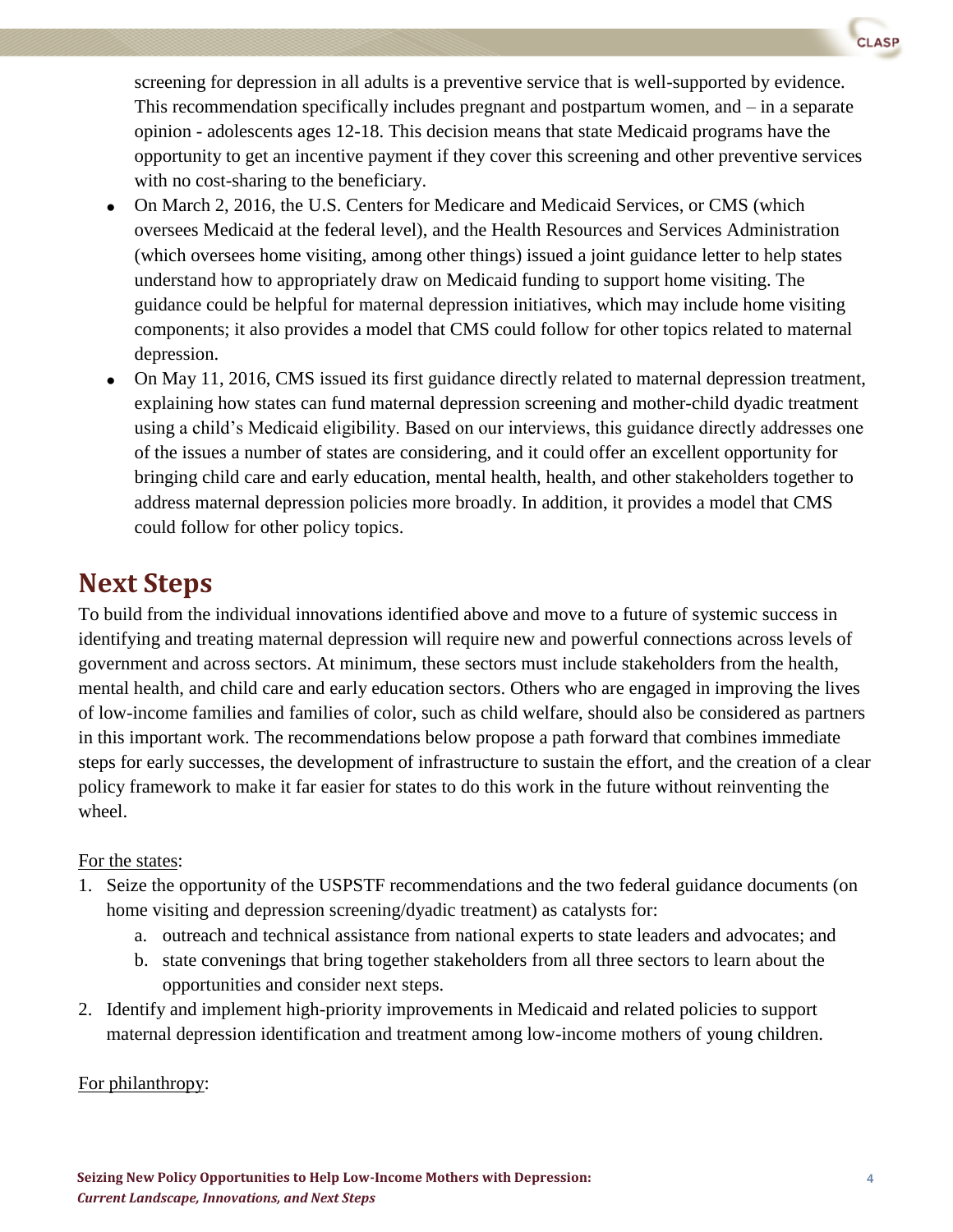- 3. Bring together leading state and local innovators along with national experts and federal staff from all relevant sectors in an intensive experience such as through a roundtable or convening. The goals should be to broaden the conversation about the most promising next steps—building on the findings of this brief, the new federal opportunities, and the innovations emerging from ground-level—and recruit core partners for the ongoing work needed to better address maternal depression.
- 4. Support an ongoing learning community of state and local innovation partners that would conduct regular calls, webinars, and potentially in-person meetings.
- 5. Support the development of a working list of high-priority areas for federal action, including a short list for completion during the Obama Administration and a longer list to be incorporated into transition documents and briefings. This list would likely include specific areas of Medicaid policy that need clarification or policy guidance.
- 6. Support work towards an overarching state policy framework to improve maternal depression identification and treatment, based on the information gathered from the steps listed above. This policy framework should be developed in partnership with the early adopter states in the learning community and would be a tool other states could use to reform their systems.

#### For federal agencies:

- 7. Issue guidance jointly across federal agencies in the high-priority areas identified by states and national partners. For example, just as HRSA and CMS jointly issued the home visiting guidance, the Administration for Children and Families (ACF), the Substance Abuse and Mental Health Services Administration (SAMHSA), CMS, and other agencies as needed could jointly issue other guidance letters—building on the dyadic treatment letter—that address additional policy questions that come up in using Medicaid to support evidence-based maternal depression treatment.
- 8. Provide ongoing technical assistance jointly supported by the relevant federal agencies. For example, identify a lead agency with a permanent technical assistance center (such as SAMHSA) to convene other relevant agencies to collaborate and provide the necessary technical assistance to the states.
- 9. Explore, in collaboration with states, the implications for improved maternal depression policies whenever new regulations or decisions affecting the broader Medicaid context for children and families are implemented. For example, as states implement new Medicaid managed care rules, federal agencies should provide assistance to help states identify opportunities for improving maternal depression treatment.

Identifying and treating low-income mothers with depression is an important opportunity to take on a major challenge that faces low-income families, promoting children's learning and successful development and families' economic stability. Now is the time, given the reforms to essential state systems—particularly Medicaid and mental health—afforded by the ACA.

**LASP**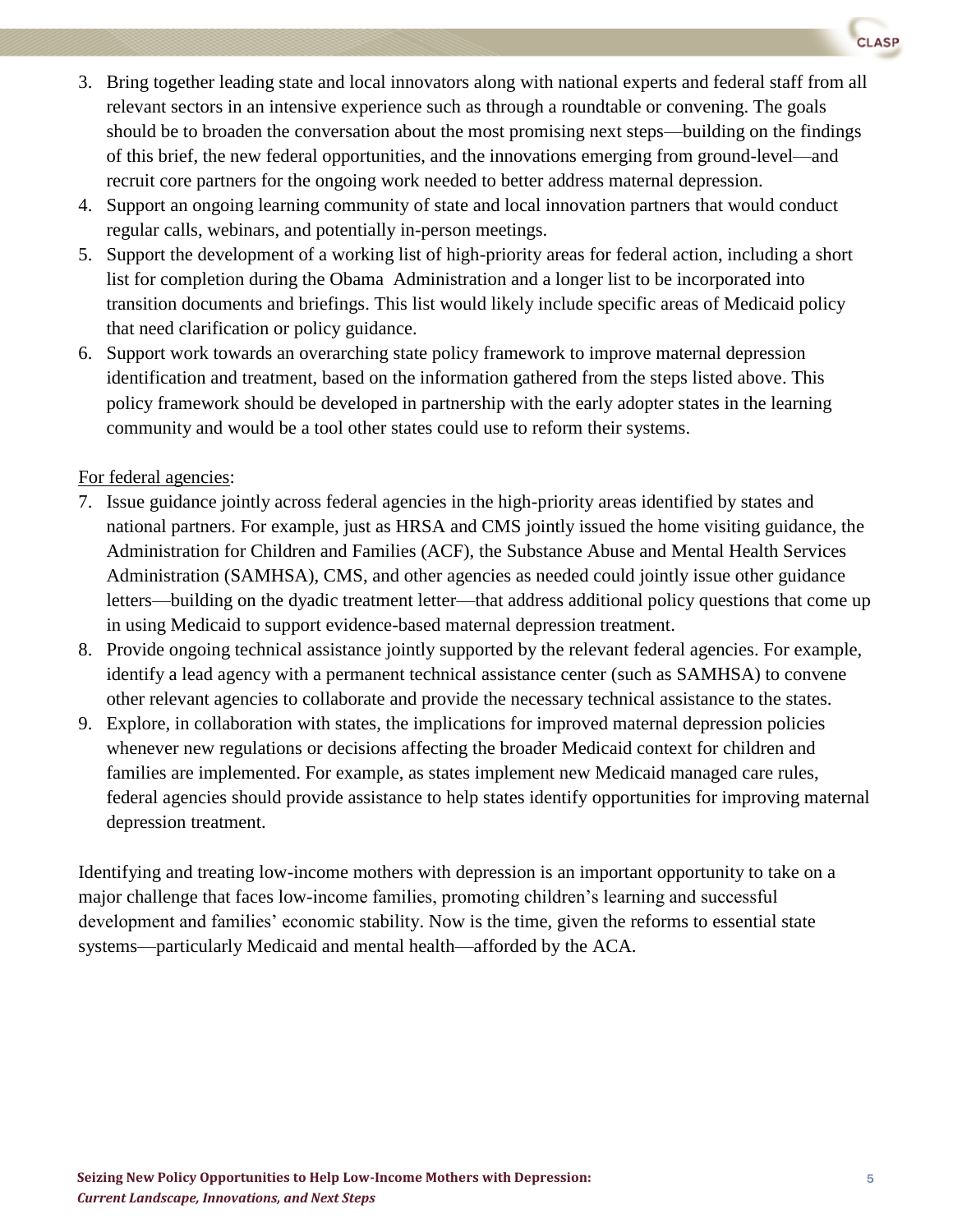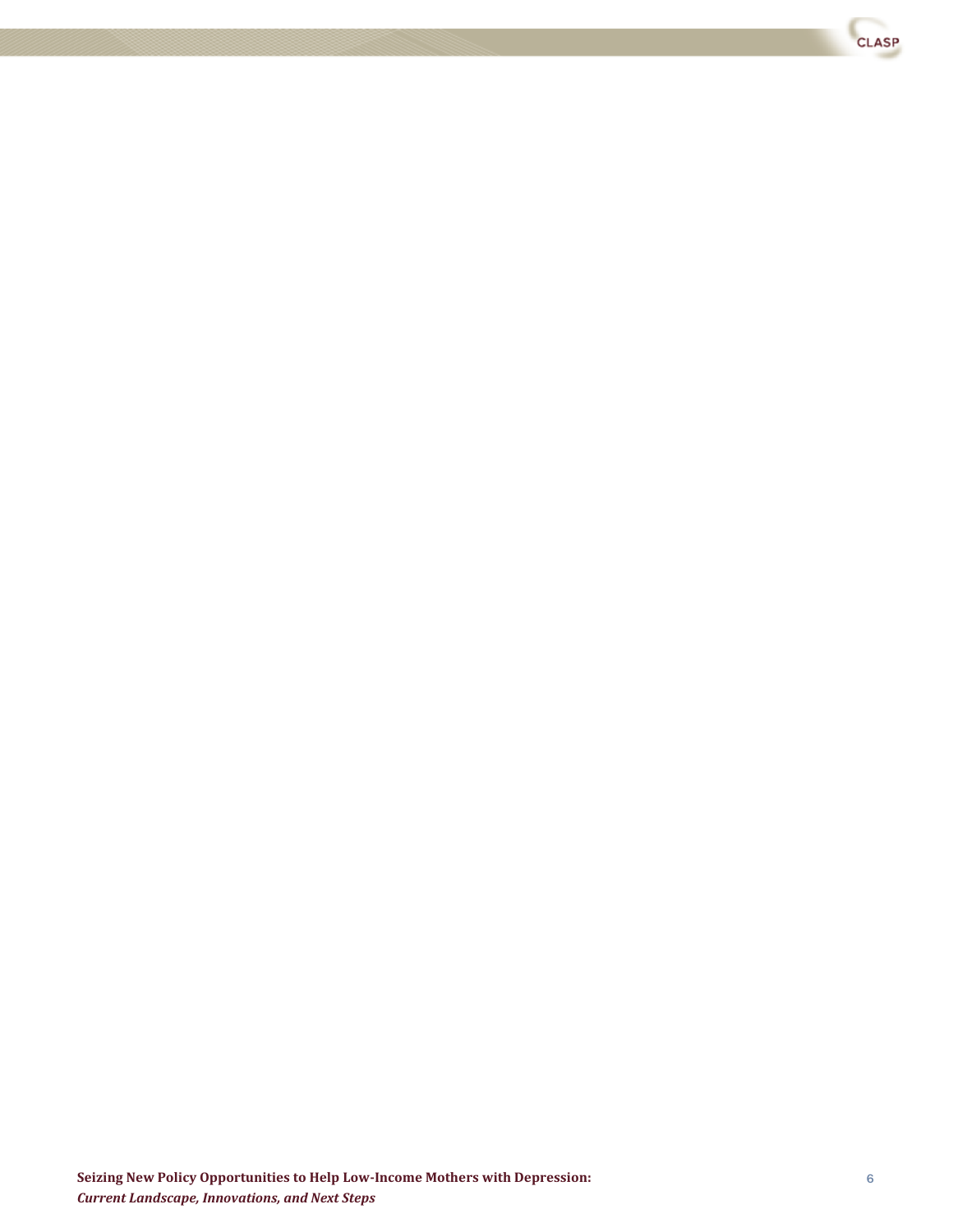## Seizing New Policy Opportunities to Help Low-Income Mothers with Depression:

*Current Landscape, Innovations, and Next Steps* 

**June 2016 | Stephanie Schmit and Christina Walker** 

## **Introduction**

Untreated maternal depression, particularly in mothers of young children, is a major public health problem that can interfere with a parent's capacity to help a child develop, place children's safety and cognitive and emotional development at risk, and stymy families' efforts to escape poverty. Even though research shows that effective treatments for depression address these challenges<sup>4</sup>, low-income mothers of young children have very high rates of untreated depression—for reasons that include lack of insurance coverage for mental health care. For these reasons, the National Research Council (NRC) and Institute of Medicine (IOM) concluded in 2009 that fixing the system to support rather than hinder identification and treatment of maternal depression among low-income women is an extraordinary public health opportunity.<sup>5</sup>

Yet very little is known nationally about how well states are doing at seizing this opportunity. On the one hand, the Patient Protection and Affordable Care Act (ACA) and recent federal decisions and guidance, explained in more detail below, offer important new routes to finance and systematize maternal depression identification and treatment. On the other hand, as we entered this project, we heard from many people that major efforts to take advantage of these positive policy changes were not yet being mounted, for many reasons. These include historical barriers between the health, mental health, and child care and early education systems and the difficulty of understanding and influencing complex policies particularly in Medicaid. Thus, the impetus for this brief was to understand better what opportunities and challenges exist in the states today and to start laying out a framework for action. Throughout this brief there are referrals to "three sectors": the child care and early education sector, the mental health sector, and the Medicaid sector.

To identify the opportunities, challenges, and action opportunities, the brief draws on a detailed look at initiatives in four states (Connecticut, Minnesota, Ohio, and Virginia), which we have placed in a national context through research, interviews with more than three dozen stakeholders, and the expertise of a national advisory board. The goal of the brief is to help state policymakers, advocates, stakeholders, and community practitioners in the health, mental health, and child care and early education sectors by providing them with a road map to identify the systemic barriers and offer early and emerging insights about how to overcome them. As a result, we hope that policymakers and advocates who care about early childhood and families in poverty can join forces with Medicaid and mental health experts to understand and seize the opportunities available through the ACA and related health initiatives to reform state-level

**Seizing New Policy Opportunities to Help Low-Income Mothers with Depression:** 7 *Current Landscape, Innovations, and Next Steps*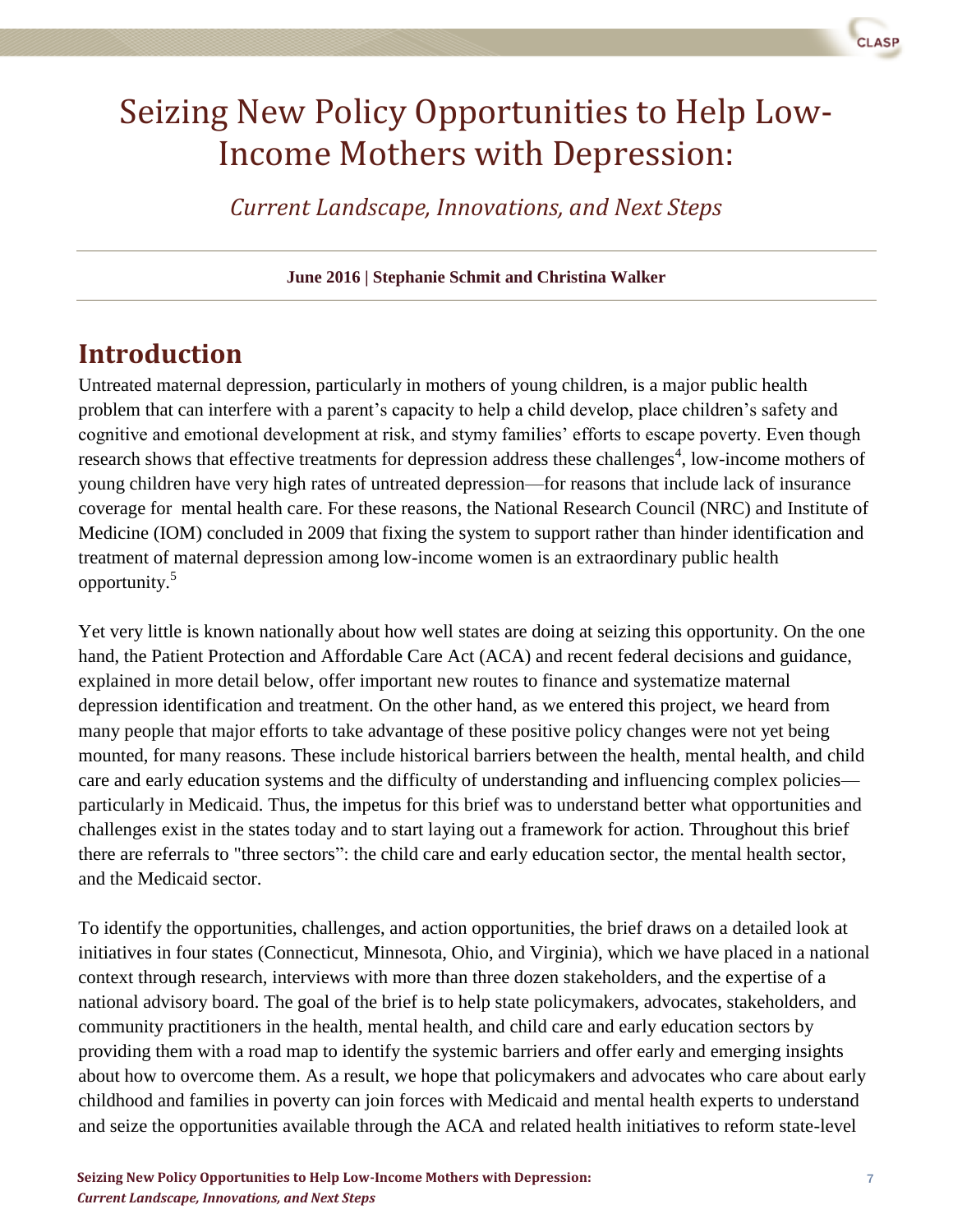

policies and funding mechanisms, and to make large-scale progress on identifying and treating mothers with depression.

## **Why This Is the Moment to Address Maternal Depression**

#### **What Is Known about Maternal Depression & Treatment**

Depression is widespread among poor and low-income mothers, including mothers with young children. One in nine poor infants lives with a mother experiencing severe depression and more than half live with a mother experiencing some level of depressive symptoms. Low-income mothers, compared to their higher-income counterparts, experience more severe depression that impacts their everyday life.<sup>6</sup> Moreover, depression is not only linked to the postpartum period. One study showed that 9 percent of low-income mothers with children birth to age 5 had at least one major depressive episode within the previous year.<sup>7</sup> While depression is highly treatable, $\frac{8}{3}$  many low-income mothers do not receive treatment—even for very severe levels of depression. Indeed, one-third of mothers with major depressive disorder get no treatment at all.<sup>9</sup> Additionally, while some people only experience one instance of depression, many others (30-50 percent) experience chronic or recurrent depression requiring the need for long-term support or treatment.<sup>10</sup>

Unfortunately, untreated maternal depression is damaging to children, particularly young children, placing at risk their safety and cognitive and behavioral development. Strong and consistent evidence indicates that a mother's untreated depression undercuts young children's development, including risks to learning, success in school, and adult success. The effects can be life-long, including "lasting effects on [children's] brain architecture and persistent disruptions of their stress response systems."<sup>11</sup> A thorough review of this research by the NRC and IOM finds that maternal depression endangers young children's cognitive, socio-emotional, and behavioral development, as well as their learning and physical and mental health over the long term. $^{12}$ 

Furthermore, depression can affect a mother's ability to participate fully in society. For example, depression has been linked to making it difficult to get and keep a job, lower income over time, more unemployment, lower productivity at work, and an increased number of absent days from work.<sup>13</sup> A study of mothers participating in Early Head Start programs found that depressed mothers did not increase their participation in education, job training, and employment, while their non-depressed peers did.<sup>14</sup> Depression is also found to occur in patients suffering from a range of other physical, mental, or behavioral health disorders, including heart disease, diabetes, stroke, eating disorders and substance abuse.<sup>15</sup> Research has shown that treatment for the depression can lead to improvements in co-occurring condition as well as overall quality of life.<sup>16</sup>

Many policy and system barriers have contributed to the low treatment rates of maternal depression. However, recent changes offer the opportunity to design and implement reforms that would increase the number of mothers who receive effective treatment. There is evidence that suggests, in addition to benefiting mothers' wellbeing, these reforms could improve children's outcomes—helping families across the country rise out of poverty.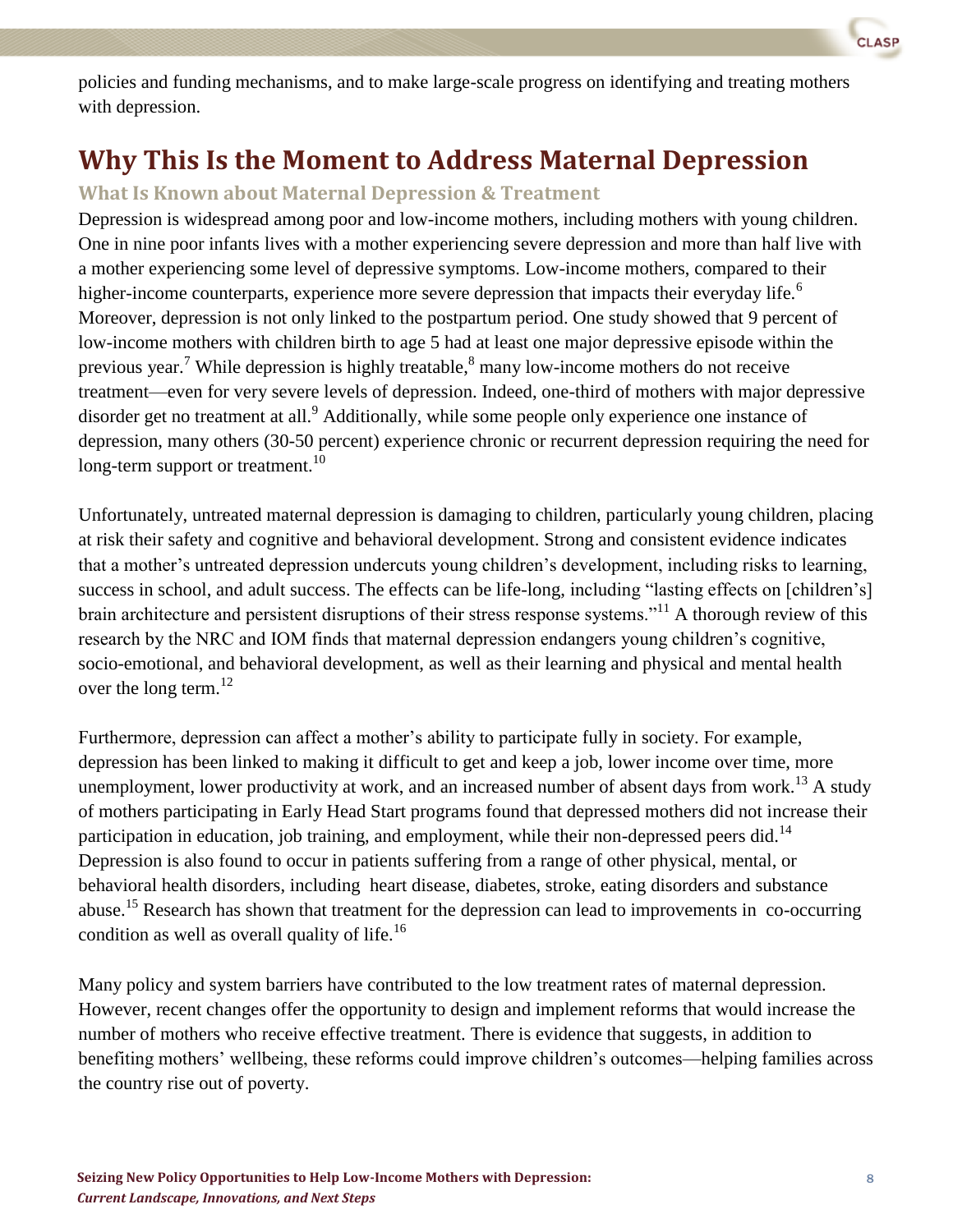

#### **New Policy Opportunities**

The enactment of the ACA in 2010 created a set of new policy opportunities for states to address maternal depression. Key changes include increased access to health insurance, strengthened mental health benefits, increased support for preventive services, and improved attention to integration of primary care and mental health. Early evidence hints at the potential for these interlinked changes to improve low-income people's access to mental health treatment. A recent Government Accountability Office (GAO) report found that behavioral health officials in states that have expanded access to Medicaid under the ACA identified increases in the quality and availability of treatment options to low-income people. In contrast, the report found that officials in non-expansion states were still focused on targeting services specifically to those low-income people diagnosed with the most serious and persistent mental illnesses.<sup>17</sup>

One of the challenges that people who are not health policy experts experience in understanding how to seize these policy opportunities is that the specifics differ a great deal depending on state policy choices and depending on whether an individual or family gets health insurance from a state Medicaid program or from a private health insurance provider through the public marketplace. However, this paper is focused on Medicaid, which provides health coverage to almost all poor children and many poor parents, depending on state choices. A sampling of the main opportunities afforded through state Medicaid policy choices are described below (additional detail on the four states included in this brief can be found in Table 1 on page 11; additional details on state choices more generally are included in Appendix I).

The most relevant ACA provisions and regulations include the following:

- *Medicaid Expansion*: The ACA gave states a strong financial incentive to improve access to health insurance through Medicaid for low-income adults, but not all states have taken advantage of that option. Specifically, the ACA supports states by providing financial incentives to expand Medicaid coverage for low-income adults up to 138 percent of the federal poverty level (FPL). To date, 32 states (including the District of Columbia) have expanded Medicaid.<sup>18</sup>
- *Strengthened Mental Health Benefits*: Whether or not states choose to expand Medicaid, the ACA requires strengthening the mental health benefit package for Medicaid-eligible adults. All plans, including Medicaid, must cover behavioral health treatment, mental health inpatient services, and substance abuse treatment. However, specific behavioral health benefits will be dependent upon the state and the particular health plan.<sup>19</sup> In addition, CMS recently finalized long-awaited rules for mental and behavioral health parity in Medicaid, marking a significant milestone for access to mental health care.
- *Preventive Services*: The ACA requires that all insurers cover, at no cost to the beneficiary, preventive services that are identified by the U.S. Preventative Services Task Force (USPSTF), as well as by the Advisory Committee on Immunization Practices, the Health Resources and Services Administration's (HRSA's) Bright Futures Project, and HRSA and the Institute of Medicine  $(IOM)$  committee on women's clinical preventive services.<sup>20</sup> State Medicaid programs that choose to cover all the most highly recommended preventive services with no cost-sharing to beneficiaries are eligible for a federal incentive payment.<sup>21</sup> In January 2016, the USPSTF identified depression screening in adults including pregnant and postpartum women as a highpriority preventive service (See Emerging Innovations).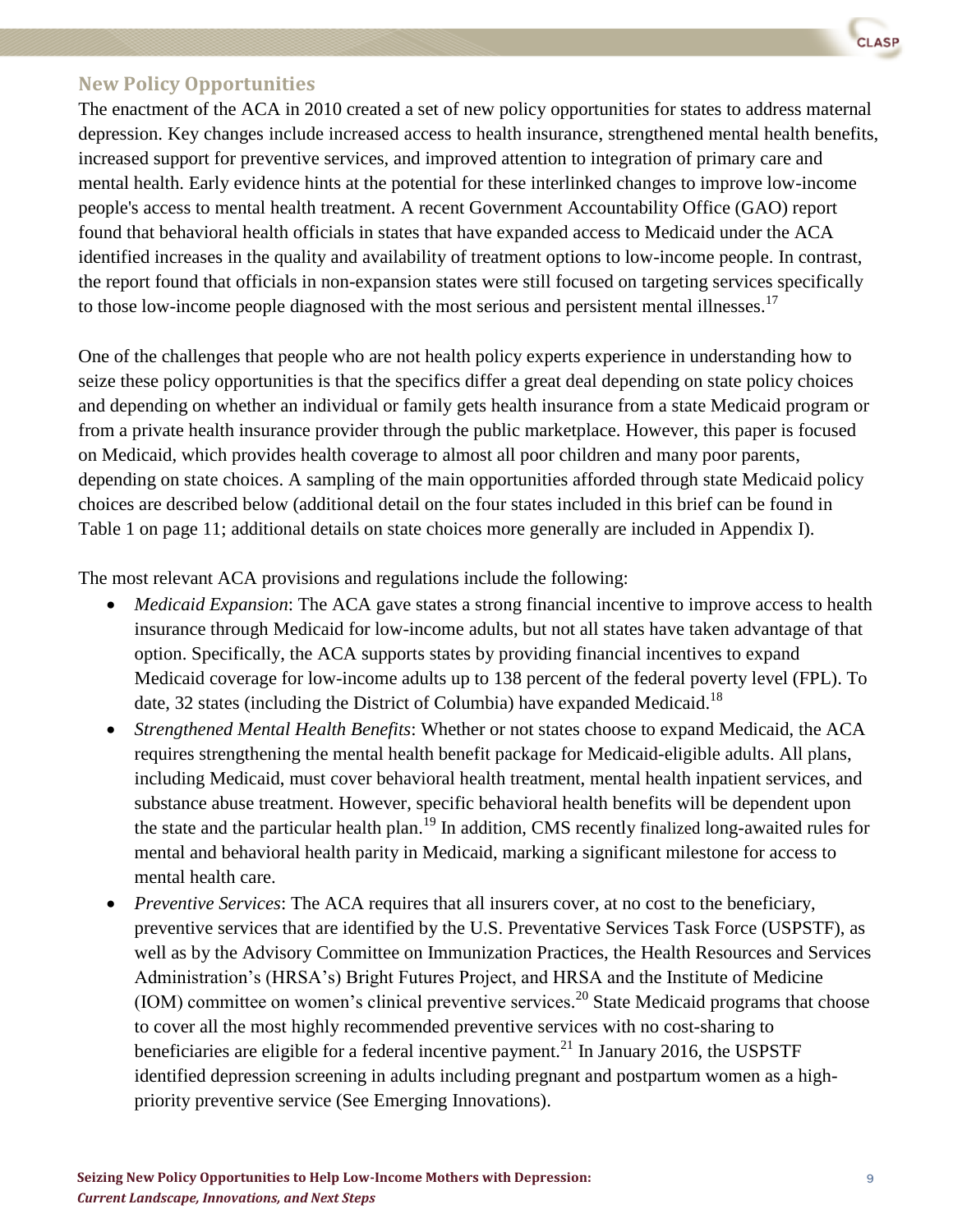- *Integrated Primary and Behavioral Health Homes*: Health homes coordinate care to individuals with multiple chronic health conditions. An opportunity identified in the ACA is to integrate primary and behavioral care into one collaborative care model, which would support primary care and mental health care providers in coordinating patients' care and monitor patients' improvements. Evidence has shown that integrated primary and behavioral health homes are beneficial to the patients receiving care along with being cost-effective.<sup>22</sup>
- *New Managed Care Organization Regulations:* Many states provide health care to children and families on Medicaid through Managed Care Organizations (MCOs), which contract with the state to provide a package of care, rather than through a typical fee-for-service Medicaid model where the state directly reimburses individual providers for services provided. The state's contracts with the MCOs include an emphasis on quality and accountability standards and can focus attention on issues of particular interest, which could potentially include maternal depression. In April 2016, CMS issued its first update in many years of regulations governing these organizations, potentially providing additional opportunities for states to better address maternal depression.

#### **Seizing these Policy Opportunities through Collaboration across Sectors**

This paper was motivated by the belief that engaging child care and early education—as well as health and mental health—stakeholders in decisions about Medicaid and mental health policy could potentially be a catalyst for improvements in the identification and treatment of maternal depression, given that the stakes for young children's development are so high. While later sections of this paper explain what was gathered about the current landscape, this section explains briefly what each group of stakeholders might gain from a collaborative approach to policy reform.

Medicaid, health, and mental health experts stand to gain in a number of ways by including child care, early education, and family services representatives in the design of maternal depression policies. Child care and early education experts and practitioners - who are often interacting with families on a daily basis - already know a great deal about the circumstances of low-income children and families, potentially serving as a crucial source of insights, information, and questions to be addressed through data collection. Child care and early education practitioners may also have a front-line view of the limits of the state's current policies, and they may be able to tell stories and otherwise contribute in communicating to the public and policymakers about the importance of addressing the mental health needs of both children and their parents and the potential negative effects of untreated maternal depression on young children's development and education.

In addition, depending on the state and the specific goals of the initiative, child care and early education practitioners can potentially support health policy goals by playing a role in delivering services, using a variety of funding streams including Medicaid reimbursement—for example, through outreach to mothers or case management services that build on existing relationships. Early childhood providers may be especially successful at engaging mothers, particularly when they provide information to them about the implications for their children.

There are also important reasons for child care and early education providers and stakeholders to collaborate with Medicaid and mental health stakeholders in driving change, even if the Medicaid system

**CLASP**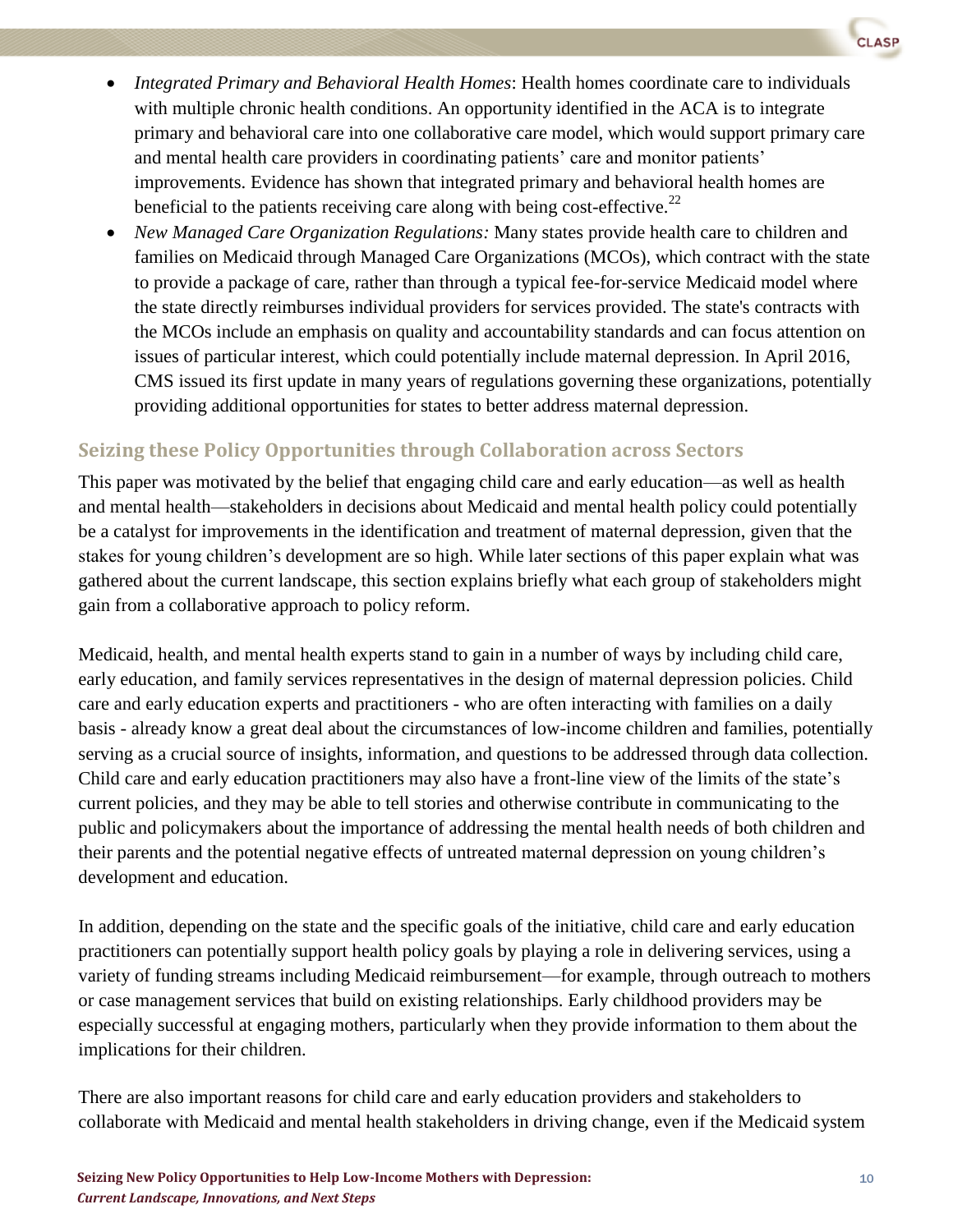initially seems too complex. Most crucially, by working on a system-wide redesign, child care and early education stakeholders have the opportunity to dismantle barriers they currently face in trying to get mental health treatment for mothers—eventually reducing workload and making the system more responsive to local programs as well as to families. In addition, if a redesigned system genuinely works for mothers, it will lead to real improvements in young children's wellbeing and behavior in early education programs. As the child care and early education sector knows particularly well, mental health concerns in a young child will manifest in disruptive and problematic behaviors by the children while in care, and these mental health concerns can usually be linked back to difficult aspects of the child's life at home.<sup>23</sup> So for example, once a mother has been treated for depression, children show improvements in their development as well as behavior and mental health problems.<sup>24</sup>

A successful redesign that truly improved access to treatment could also help child care and early education providers who themselves experience depression. Very often as low-income working mothers themselves, child care and early education staff are also at risk of experiencing untreated depression.<sup>25</sup> One study found that 7 in 10 of the early childhood teaching staff worried about paying for routine health care costs for both themselves and their family members.<sup>26</sup>

Depending on a specific state's circumstances and the design of its initiative, child care and early education stakeholders could also identify funding through Medicaid for certain aspects of what they do now or would like to do. For example, in recent guidance (See Emerging Innovations), CMS identified that Medicaid funding authorities could reimburse for home visiting activities conducted by those who are not physicians or for preventative services recommended by a licensed professional but furnished by nonlicensed professionals.<sup>27</sup>

## **Methodology & State Context**

Our goal in this paper was to provide an updated and rich picture of the current state landscape, reflecting the perspectives of stakeholders in the health, mental health, and child care and early education sectors internal and external to state government. Because understanding multiple stakeholder perspectives was key, we chose to go in-depth in four states (Connecticut, Minnesota, Ohio, and Virginia). We conducted more than three dozen interviews, ranging from 7 in Virginia to 12 in Ohio (See Appendix I). To provide a broader context for these detailed interviews, we drew on a literature and document review (including, for example, federal guidance and policy papers) and on insight, advice, and guidance from an expert advisory committee representing child care and early education, mental health, and Medicaid (See Appendix III).

In choosing the states, we looked for at least some states that were already interested in the issue of maternal depression and that were known for early innovations in the sector, so that we could identify emerging ideas for consideration elsewhere. At the same time, we sought geographic and political diversity and wanted to include at least one state that had not yet expanded Medicaid, to increase the relevance of our findings to varied state circumstances. Table 1 (see next page) gives additional context on the four states chosen, highlighting some of their similarities and differences.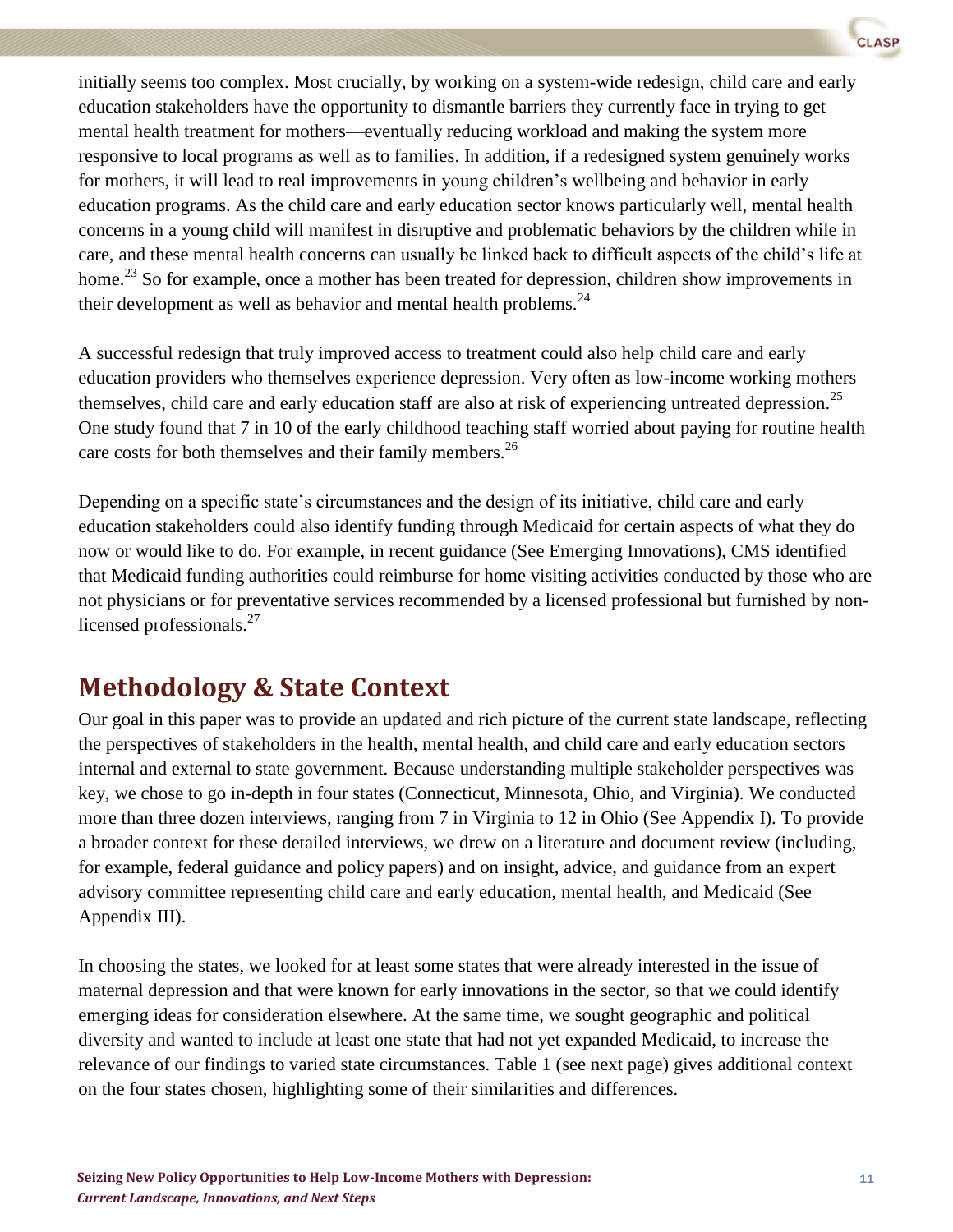| <b>Table I. State Policy and Infrastructure</b>                                                                          |                                                                                                                                                                                                                                                                                                                                                                                                      |                                                                                                                                                                                                                                                                                                                                                                       |                                                                                                                                                                                                                                                                                                                                                                                                                          |                                                                                                                                                                                                                                                                                                                                                                                                                                                                                                                                                                                 |  |  |
|--------------------------------------------------------------------------------------------------------------------------|------------------------------------------------------------------------------------------------------------------------------------------------------------------------------------------------------------------------------------------------------------------------------------------------------------------------------------------------------------------------------------------------------|-----------------------------------------------------------------------------------------------------------------------------------------------------------------------------------------------------------------------------------------------------------------------------------------------------------------------------------------------------------------------|--------------------------------------------------------------------------------------------------------------------------------------------------------------------------------------------------------------------------------------------------------------------------------------------------------------------------------------------------------------------------------------------------------------------------|---------------------------------------------------------------------------------------------------------------------------------------------------------------------------------------------------------------------------------------------------------------------------------------------------------------------------------------------------------------------------------------------------------------------------------------------------------------------------------------------------------------------------------------------------------------------------------|--|--|
|                                                                                                                          | Connecticut                                                                                                                                                                                                                                                                                                                                                                                          | Minnesota                                                                                                                                                                                                                                                                                                                                                             | Ohio                                                                                                                                                                                                                                                                                                                                                                                                                     | Virginia                                                                                                                                                                                                                                                                                                                                                                                                                                                                                                                                                                        |  |  |
| <b>Number of Children</b><br>under 628                                                                                   | 235,257                                                                                                                                                                                                                                                                                                                                                                                              | 419,682                                                                                                                                                                                                                                                                                                                                                               | 849,992                                                                                                                                                                                                                                                                                                                                                                                                                  | 616,467                                                                                                                                                                                                                                                                                                                                                                                                                                                                                                                                                                         |  |  |
| <b>Poverty Rate of Children</b><br>Under 629                                                                             | 16.7%                                                                                                                                                                                                                                                                                                                                                                                                | 16.9%                                                                                                                                                                                                                                                                                                                                                                 | 26.9%                                                                                                                                                                                                                                                                                                                                                                                                                    | 17.3%                                                                                                                                                                                                                                                                                                                                                                                                                                                                                                                                                                           |  |  |
| Medicaid Expansion <sup>30</sup>                                                                                         | Yes - Effective<br>January 2014                                                                                                                                                                                                                                                                                                                                                                      | Yes - Effective<br>January 2014                                                                                                                                                                                                                                                                                                                                       | Yes - Effective January<br>2014                                                                                                                                                                                                                                                                                                                                                                                          | No - As of April 2016; up for<br>discussion in FY2017<br>budget proposal                                                                                                                                                                                                                                                                                                                                                                                                                                                                                                        |  |  |
| <b>Medicaid Eligibility</b><br><b>Household Income Level</b><br>for Parents of dependent<br>children (based on<br>FPL)31 | Up to 196% FPL                                                                                                                                                                                                                                                                                                                                                                                       | Up to 200% FPL                                                                                                                                                                                                                                                                                                                                                        | Up to 138% FPL                                                                                                                                                                                                                                                                                                                                                                                                           | Up to 49% FPL                                                                                                                                                                                                                                                                                                                                                                                                                                                                                                                                                                   |  |  |
| <b>Medicaid Eligibility Level</b><br>for Pregnant<br><b>Women</b> (based on FPL) <sup>32</sup>                           | Up to 258% FPL                                                                                                                                                                                                                                                                                                                                                                                       | Up to 278% FPL                                                                                                                                                                                                                                                                                                                                                        | Up to 200% FPL                                                                                                                                                                                                                                                                                                                                                                                                           | Up to 143%                                                                                                                                                                                                                                                                                                                                                                                                                                                                                                                                                                      |  |  |
| <b>Past Medicaid Eligibility</b><br><b>Levels prior to Medicaid</b><br><b>Expansion</b>                                  | Parents with<br>dependent children<br>were eligible up to<br>185% of poverty and<br>pregnant women<br>were eligible up to<br>250% of poverty.                                                                                                                                                                                                                                                        | Parents with<br>dependent children<br>were eligible up to<br>100% of poverty.                                                                                                                                                                                                                                                                                         | Parents at or below 90%<br>of the poverty level were<br>eligible.                                                                                                                                                                                                                                                                                                                                                        | Up to 49% FPL (No<br>Medicaid expansion)                                                                                                                                                                                                                                                                                                                                                                                                                                                                                                                                        |  |  |
| <b>Lead Early Childhood</b><br><b>Education and Care</b><br><b>Agencies</b>                                              | The child care<br>subsidy program<br>• CT Care 4 Kids-<br>sponsored by<br>Office of Early<br>Childhood<br>Child care licensing<br>• Office of Early<br>ChildhoodHome<br>visiting<br>Office of Early<br>Childhood<br>Publicly funded pre-k<br>• Office of Early<br>Childhood<br>Head Start<br>• Department of<br>Education<br>Early Intervention<br>Part C services<br>• Office of Early<br>Childhood | The child care<br>subsidy program<br>• Department of<br>Human Services<br>Child care licensing<br>• Department of<br><b>Human Services</b><br>Home visiting<br>• Department of<br>Human Services<br>Head Start<br>• Department of<br>Education<br>• Head Start State<br>Collaboration<br>Office<br>Early Intervention<br>Part C services<br>• Department of<br>Health | The child care subsidy<br>program<br>• Department of Jobs<br>and Family Services<br>Child care licensing<br>• Department of Jobs<br>and Family Services<br>Home visiting<br>• Department of Health<br>Publicly funded pre-k<br>• Department of<br>Education<br>Department of Jobs<br>and Family Services<br>Head Start<br>• Head Start<br>Association<br>Early Intervention Part C<br>services<br>• Department of Health | The child care subsidy<br>program<br>• Department of Social<br>Services<br>Child care licensing<br>• Department of Social<br>Services<br>Home visiting<br>• Home Visiting<br>Consortium<br>• Department of Health<br>Publicly funded pre-k<br>• Department of Education<br>Head Start<br>• Department of Social<br>Services<br>• Head Start State<br><b>Collaboration Project</b><br>• Head Start Association<br>Early Intervention Part C<br>services<br>• Department of<br>Behavioral Health and<br><b>Developmental Services</b><br>• Infant and Toddler<br>Connection of VA |  |  |
| <b>Medicaid Agency</b>                                                                                                   | Department of Social<br>Services                                                                                                                                                                                                                                                                                                                                                                     | Department of<br>Human Services                                                                                                                                                                                                                                                                                                                                       | <b>Department of Medicaid</b>                                                                                                                                                                                                                                                                                                                                                                                            | <b>Department of Medical</b><br><b>Assistance Services</b>                                                                                                                                                                                                                                                                                                                                                                                                                                                                                                                      |  |  |

**CLASP**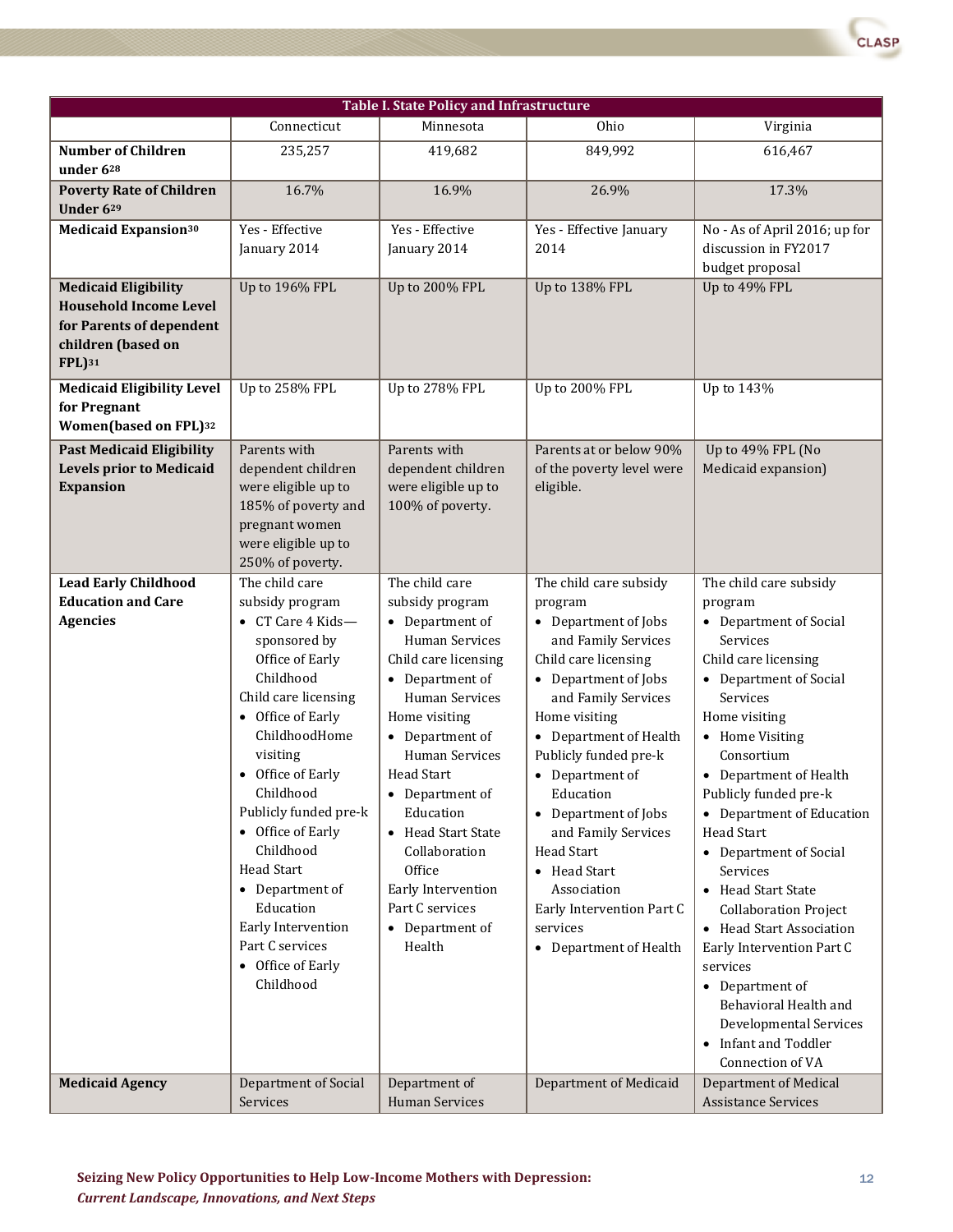## **The Current Landscape: Barriers**

The in-depth interviews illustrated the complexity of the current landscape, highlighting two powerful themes. On the one hand, even those stakeholders who were familiar with the opportunities in the ACA to improve mental health care and services for low-income mothers with depression still recognized many barriers to achieving that goal, and no one—even in the states identified as more advanced—believed their state had created an effective and comprehensive state-wide approach. And because each system is so complex and so separate from the others, no single person we interviewed in any state had a comprehensive view of the policy opportunities or challenges. On the other hand, many new initiatives were emerging from the local and state levels, along with new federal actions and guidance that provides new opportunities. Thus, in the in-depth interviews, at least one stakeholder in every state could identify a local or state initiative to address maternal depression. This section highlights the first of those threads, the challenges; the next section below highlights the striking opportunities.

#### **Fragmentation of policies, systems, and expertise**

**hinders progress**. Interviewees across the health, mental health, and child care and early education sectors suggested that it is difficult to make systems-level changes when systems are siloed and when each has an approach to serving individuals from either the child's or the adult's perspective. Furthermore, the funding streams dedicated to paying for services for families are extremely different and administered separately among the Medicaid, mental health, and child care and early education sectors. Interviewees found that departments and programs were

An Ohio stakeholder said that "…systems are not set up to make it easy. When there is already a connection between the mental health and early childhood worlds, then it can work well… In other places, [they] can be two very different entities, and are not working together already."

administered independently and disjointedly, which led to a lack of knowledge, intentionality, and communication between the sectors. Interviewees also stated that when relationships did exist that helped work across systems, these collaborations were tied so distinctly to those personal relationships that personnel turnover could easily derail the work occurring across departments.

A Connecticut stakeholder said that "the [child care and early education sector] would need to know that [addressing maternal depression] is even an opportunity that they need to be thinking of. It is so bifurcated in Connecticut, even though they are trying to get rid of the silos."

Child care and early education stakeholders face particular obstacles in engaging with Medicaid experts and other health and mental health policymakers to identify system changes that could help in addressing maternal depression. With the child care and early education sector stretched so thin already due to policy developments in the sector, as well as being traditionally underpaid and under-resourced, it may be challenging for them to take on policy battles in other sectors, or for their counterparts in the health and mental health sectors to see them as partners in this important work. As a result, interviewees stated that there is a lack of clarity about

the child care and early education sector's role in addressing maternal depression. Some suggested that the health and mental health sectors may also not view their child care and early education counterparts as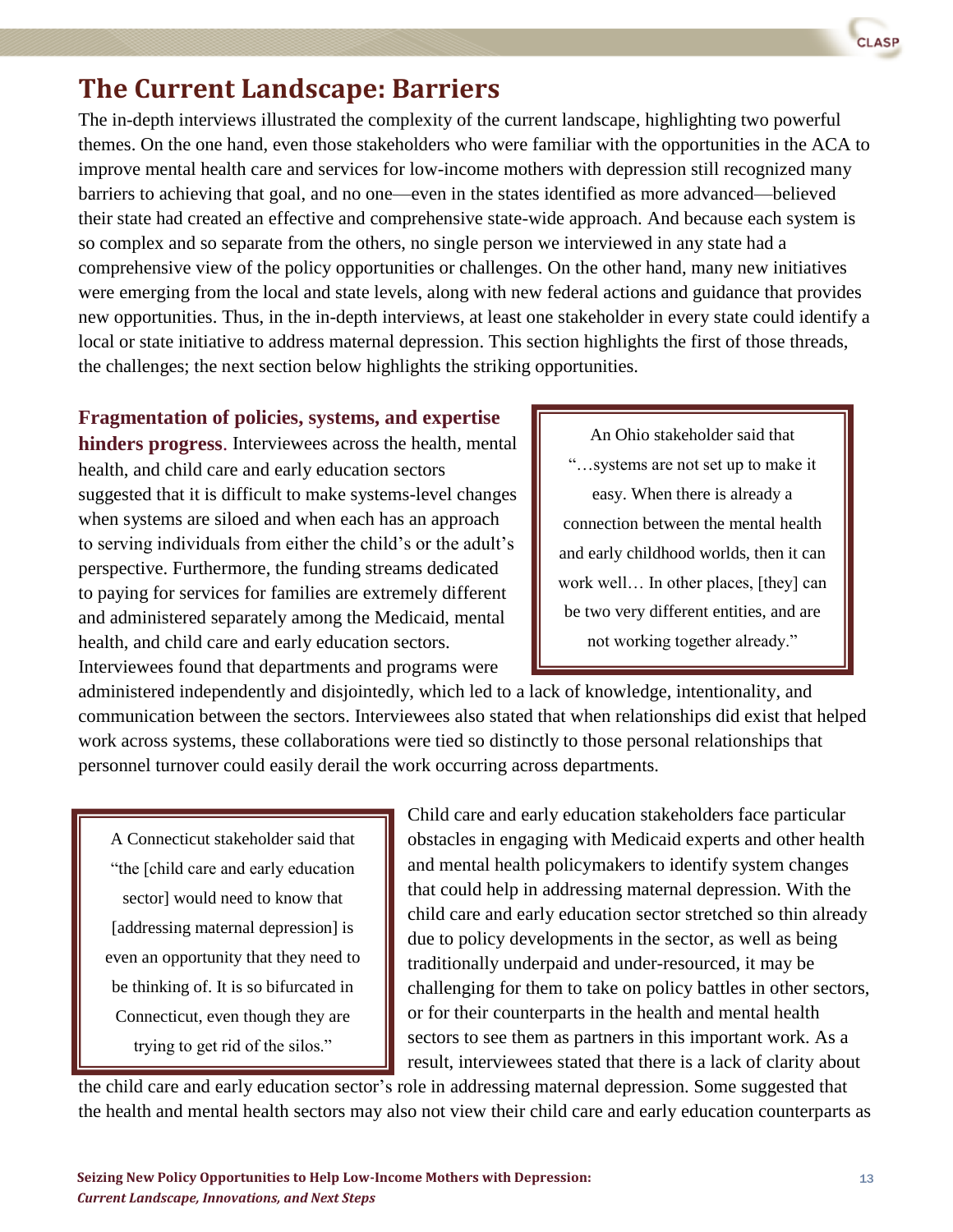

partners in this important work.

In addition, interviewees recognized that the early care and education sector is often poorly tied to child health and other service providers within the community. For example, in Connecticut, an evaluation on child care and early education services found that while some child care and early education providers conduct maternal depression screenings, they struggle with connecting the families to the services they need. This could be a reason why child care and early education providers would benefit greatly from a more coherent system that would not require them to work so hard to find services. Yetit is also an obstacle to viewing their engagement with health and mental health policy as beneficial, given they may see the cumbersome system but not the opportunities for them if it worked better. One interviewee from the child care and early education sector also suggested that providers may not see their role in addressing maternal depression, as they are experts in child development and may feel that they do not understand the needs of the parents or how to best connect them to the necessary services. Child care and early education providers often have limited or no trainingin identifying or screening for maternal depression.

**Medicaid and other health policies can be barriers and opportunities.** Medicaid policies are clearly central to whether low-income mothers with young children can gain access to depression screening and treatment. While some aspects of the Medicaid policy framework are national, many are state choices—including whether to expand coverage, what specific benefits to cover (within a context of federal rules that expand mental health parity and preventive services), what providers to authorize (such as licensed health professionals at various levels and/or social services professionals or paraprofessionals), whether to provide coverage through MCOs or fee-for-service payments to individual providers, and what reimbursement payments to provide for what services. Particularly when it comes to eligible populations not previously served (such as low-income adults in many states prior to the ACA expansion) or issues not previously highlighted as a priority (such as maternal depression), the sheer complexity of thinking about all these different policy levers together can create a major barrier in itself—as can the enormous variation by state in the details of what is required, allowed, and reimbursed (See Appendix III). Interviewees confirmed that understanding all of the state Medicaid policies can be difficult, particularly for those not from the Medicaid sector. In many states, MCOs are predominantly the delivery system for the Medicaid population, so stakeholders should recognize that partnering with the MCOs is an important step in making progress on addressing maternal depression.

While developing a full list of policy challenges and opportunities is far beyond the scope of this brief, those interviewed identified a number of current Medicaid policies that often pose particular obstacles to a coherent strategy for tackling depression:

• Restrictive Medicaid billing and reimbursement practices. Interviewees thought that restrictive billing and reimbursement practices by Medicaid agencies in several states posed a challenge to successful services, particularly because of a system divided between services to the adult and to the child. For instance, pediatricians may be screening mothers for depression at well-child visits, but in some instances, are unable to bill for providing this service and are therefore not getting reimbursed for their time to screen moms. This inability to get paid for their time may deter pediatricians from providing screenings, creating a missed opportunity in identifying additional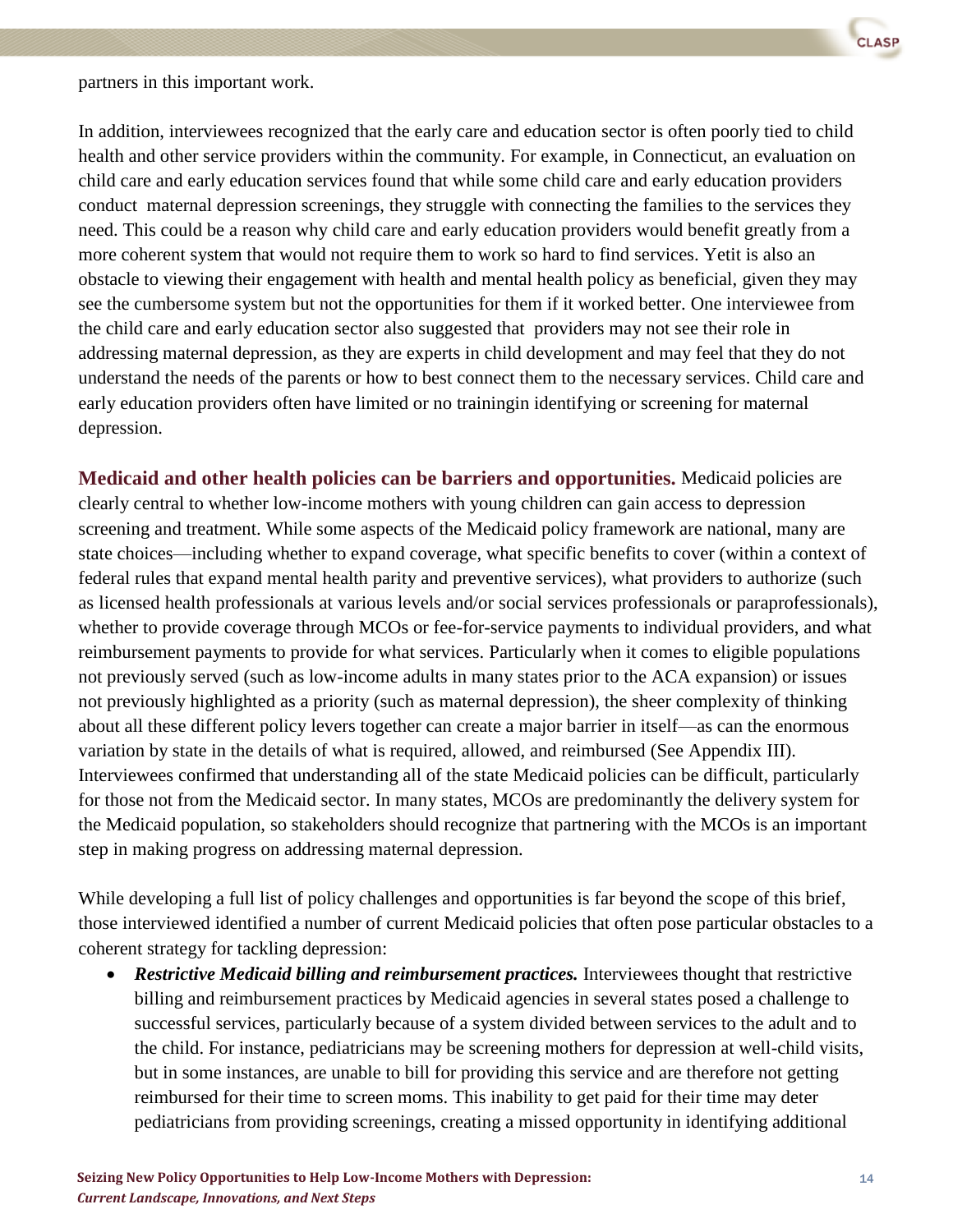mothers with depressive symptoms. And while pediatric office visits were routinely identified as a clear opportunity to identify mothers with mental health concerns, interviewees stated that health insurers, particularly Medicaid in most states, may not reimburse for a screening as a result of issues such as where the mother's medical record exists and what billing code should be used. A forthcoming study by the National Center for Children in Poverty (NCCP), found that nine states allow billing for maternal/caregiver depression screening under the child's Medicaid in pediatrician or family medicine visits, typically multiple times a year.<sup>33</sup>

- *Focus on screening and not on treatment.* Interviewees also suggested that, despite these obstacles, there has been more attention focused on how to reimburse for screening than how to promote the follow-up needed after a positive screen for getting the mother connected with a treatment provider. It is important for the system to incentivize providers to connect mothers to services and treatment once depression is identified.
- *Additional billing and reimbursement issues.* Other reimbursement issues included the desire to have a package of services for mothers with depression or bundled payments for each period of depression. Interviewees in Minnesota and Connecticut perceived the Medicaid fee schedule in their state as too inflexible and hindering a provider's ability to stratify services and appropriate payments to best meet the needs of the patient. Interviewees recognized that not all patients need the highest level of care intensity—such as what is needed for people suffering from severe and persistent mental illness (SPMI)—and that not all mothers with depression will require the same services. Additional issues were raised related to the type of provider and setting that can be reimbursed. For particular services only a certain level or type of professional is allowed to be reimbursed for services, although this varies by state. For example, one interviewee in Ohio told us that only masters' level clinicians, and not other professionals, providing maternal depression treatment can bill using psychotherapy codes. Additional barriers were raised related to the ability to bill for services provided outside of a medical setting, as many systems are not set up to allow this.
- *Medicaid eligibility levels and duration of eligibility.* Even in states that have implemented the Medicaid expansion, Medicaid eligibility remained an issue, particularly for women with income just above the eligibility level. This was particularly an issue because pregnant women in all three expansion states we studied were eligible for Medicaid coverage during pregnancy and for the several weeks immediately following the pregnancy up to a higher income level than for parents in general (See Table 1). After that time period, however, the income level for eligibility drops, causing many women to lose Medicaid coverage at a time when they may still be depressed. For example, in Minnesota, eligibility levels drop for women just 60 days after the birth of their child from 278 percent FPL to 200 percent FPL. While these women who lose Medicaid coverage are able to purchase health insurance through the private health care exchange, and may also qualify for a subsidy to assist with their monthly payments, the transition from Medicaid to another health care insurer can create additional barriers to accessing care and treatment. For instance, several interviewees noted that the new health care plan may require co-payments for each treatment visit, which low-income women may be unable to afford. Further, different providers are often covered on different health insurance plans; therefore the provider a beneficiary was eligible to see through Medicaid may no longer be able to treat her under the mother's new plan. The loss of Medicaid coverage during a demanding time period when women are often still recovering both physically

CLASP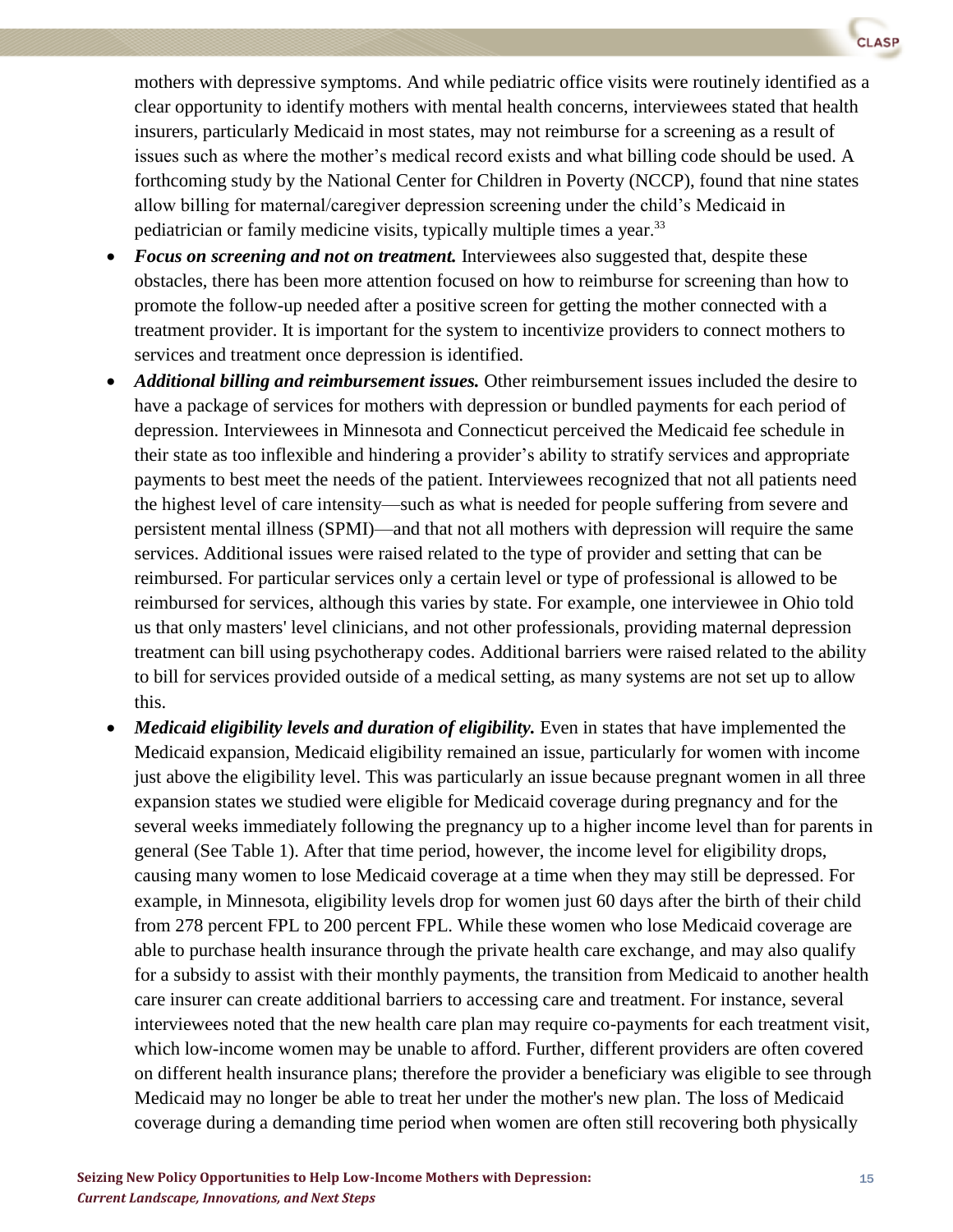and emotionally from the birth and arrival of their new child can disrupt a woman's continuity of care or make treatment unaffordable.

 *Lack of Medicaid expansion.* In the one state we studied that has not implemented Medicaid expansion, Virginia, interviewees repeatedly mentioned the lack of expansion as the major policy challenge. Because the income eligibility level for Medicaid is so low and because premium tax credits established by the ACA to help purchase insurance in the private health insurance marketplaces are only available to individuals with income between 100 and 400 percent FPL, many parents in the 19 non-expansion states are not eligible for Medicaid or premium tax credits if their incomes exceed the current Medicaid eligibility threshold but remain below 100 percent of the poverty level (\$20,160 annual income for a family of three). Therefore, many of the women who need access to and could benefit greatly from Medicaid services do not receive any assistance.

**Other direct barriers to accessing treatment.** Even when a woman with high levels of depressive symptoms has access to Medicaid or other health coverage, our interviewees highlighted other common access issues. For instance, mental illness still carries with it a lot of stigma and fear, which could hinder people from seeking the treatment they need. In fact, the stigma of seeking mental health treatment has been found to be one of the most common concerns among low-income women and may account for underutilization of mental health treatment, particularly for women of color and for immigrants.<sup>34</sup> These women may also lack a medical home or primary care provider, which means they often show up in urgent care centers and emergency rooms for their health care. Low-income mothers also face many logistical difficulties in getting to a care provider, such as finding quality child care, available appointments, or safe, reliable transportation. Furthermore, most states identified that they have "provider deserts," particularly in rural areas, which would make the process of finding an appropriate provider and transportation to the provider's office even more difficult for most low-income women.

Moreover, even when a provider can be found, the quality of the care may be poor. Interviewees stated the need for more attention to mothers with depression at different stages of the pregnancy and for a time period longer than the postpartum period. Moreover, this attention on the illness should be reflected in better provider trainings and ensuring that mothers with depression are getting connected to evidencebased treatment. All of these issues could be addressed in the context of a state's overall strategy, and many of them suggest specific Medicaid policy and reimbursement solutions—such as investing in case management and outreach to mothers as part of a plan.

## **The Current Landscape: Emerging Innovations**

Despite these considerable barriers, many opportunities emerged from our interviews to take advantage of this federal landscape and change state policies systematically. These included local and state innovations that, while not comprehensive in the view of those we interviewed, pointed towards bigger next steps; promising ideas suggested by interviewees that are not yet implemented on the ground; and new federal decisions and guidance that require or clarify state actions to address maternal depression.

#### **State and Local Innovations and Emerging Ideas**

Some state and local innovations focused directly on policy or practice change, while others sought to

 $CIASP$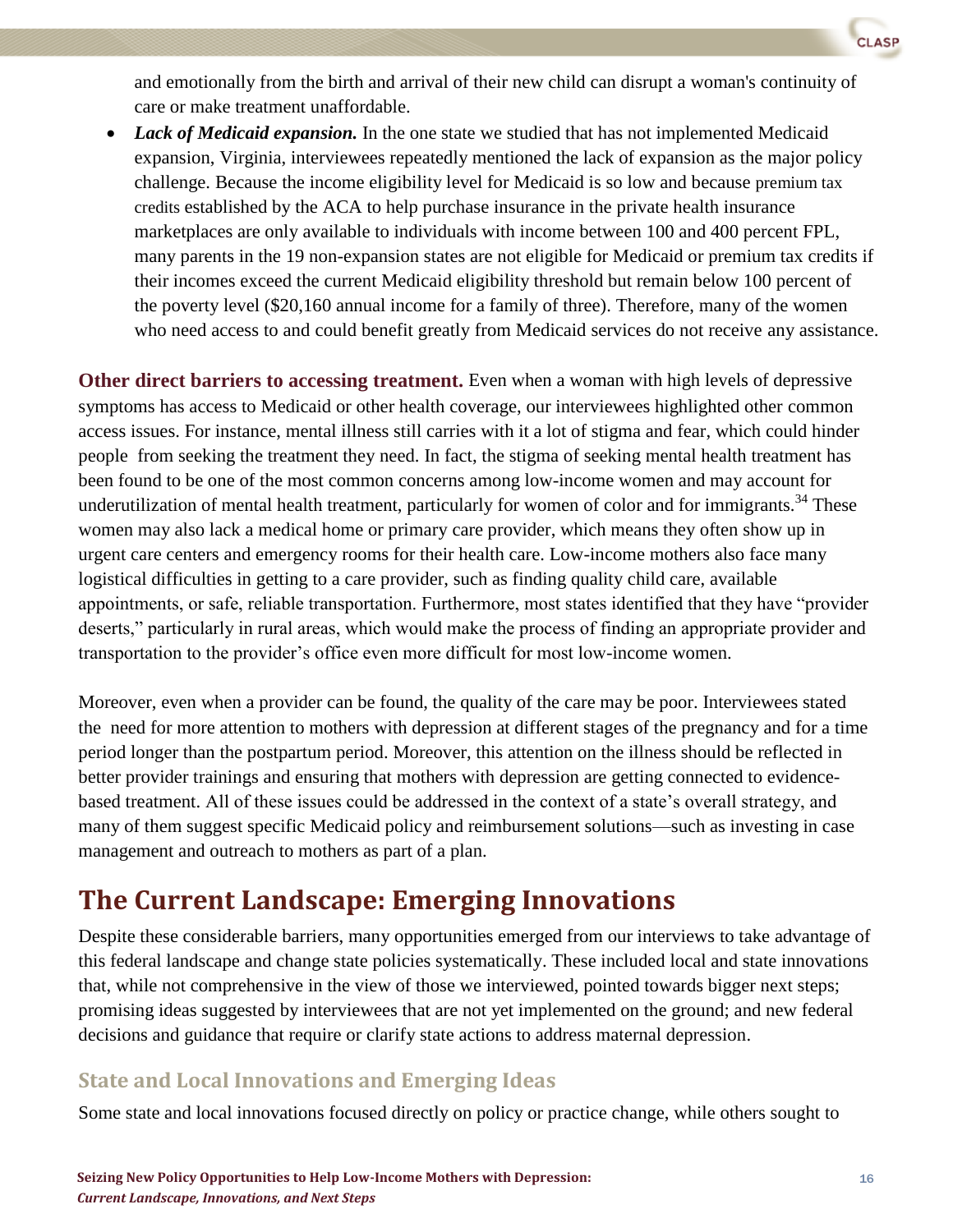

create the conditions for ongoing change—for example, tackling the fragmentation of systems by bringing health, mental health, early childhood, and other stakeholders together in new ways.

**Collaboration Among Key Stakeholders.** Several state and local initiatives have taken on fragmentation directly. Often, these start with direct service connections, but they offer the opportunity to build to policy and system collaborations. As an Ohio stakeholder said, "when [early childhood and health stakeholders] come together to work…they learn a lot about each other." For example, in Connecticut, providers who treat mothers with maternal depression can use the 2-1-1 centralized resource hotline that helps connect people to mental health services. Within the 2-1-1 system, providers who self-identify as having an expertise in treatment of maternal mood disorders are flagged, so that clients can be referred to the most appropriate provider.

Another example, from Ohio, is the Cleveland Regional Perinatal Network (CRPN)'s Perinatal Depression Project, which was created through grant funding to address the gaps and barriers families faced in accessing maternal depression screening and treatment. The project was started in response to the recognition that mothers were not being consistently screened and identified for maternal depression, and if diagnosed, there was no one to refer them to for treatment. All healthcare institutions in the Cleveland area as well as several home-visiting and social service agencies have incorporated a key element of the project, the CarePath—a step-by-step process developed by the project to help providers screen for maternal depression—and currently screen and refer for depression during and after pregnancy. While the training has not yet happened in a child care or preschool setting, the tools are certainly able to be used in these settings. The CRPN Project also formed the Cuyahoga Perinatal Depression Task force in 2007 and since 2010 has developed a data tracking system to measure outcomes. In 2015 there were 11,531 depression screens completed and 1,021 women referred for treatment. The project is currently grant funded through the Ohio Department of Health's Child and Family Health Services Block Grant and Maternal and Child Health grants, and City of Cleveland MomsFirst Project/HRSA. The CRPN Perinatal Depression Project has reached far beyond Cleveland and has been duplicated in other parts of Ohio. While the model is grant funded, many of the recipients of the services provided under the model are Medicaid patients.

Another example of collaboration through direct services is a Minnesota initiative proposed by the governor's Children's Cabinet team to provide mental health consultation grants for on-site consultation to child care and early education programs, addressing mental health issues for both generations together. When there is a potential mental health issue identified, these mental health consultants would offer services and referrals for needed treatment to both the children and their parents.

Interviewees in several states offered additional suggestions for establishing more formal communication between stakeholders. For instance, a Minnesota interviewee recommended creating a working group specifically focused on addressing maternal depression and its importance to the child care and early education sector. Bringing people from separate agencies and departments together in a formal setting can provide them with the space to create recommendations on how services can be integrated and how resources can be more accessible for families. Others suggested that more coordinated provider training, that spans across sectors, would ensure all providers know about maternal depression, why it is important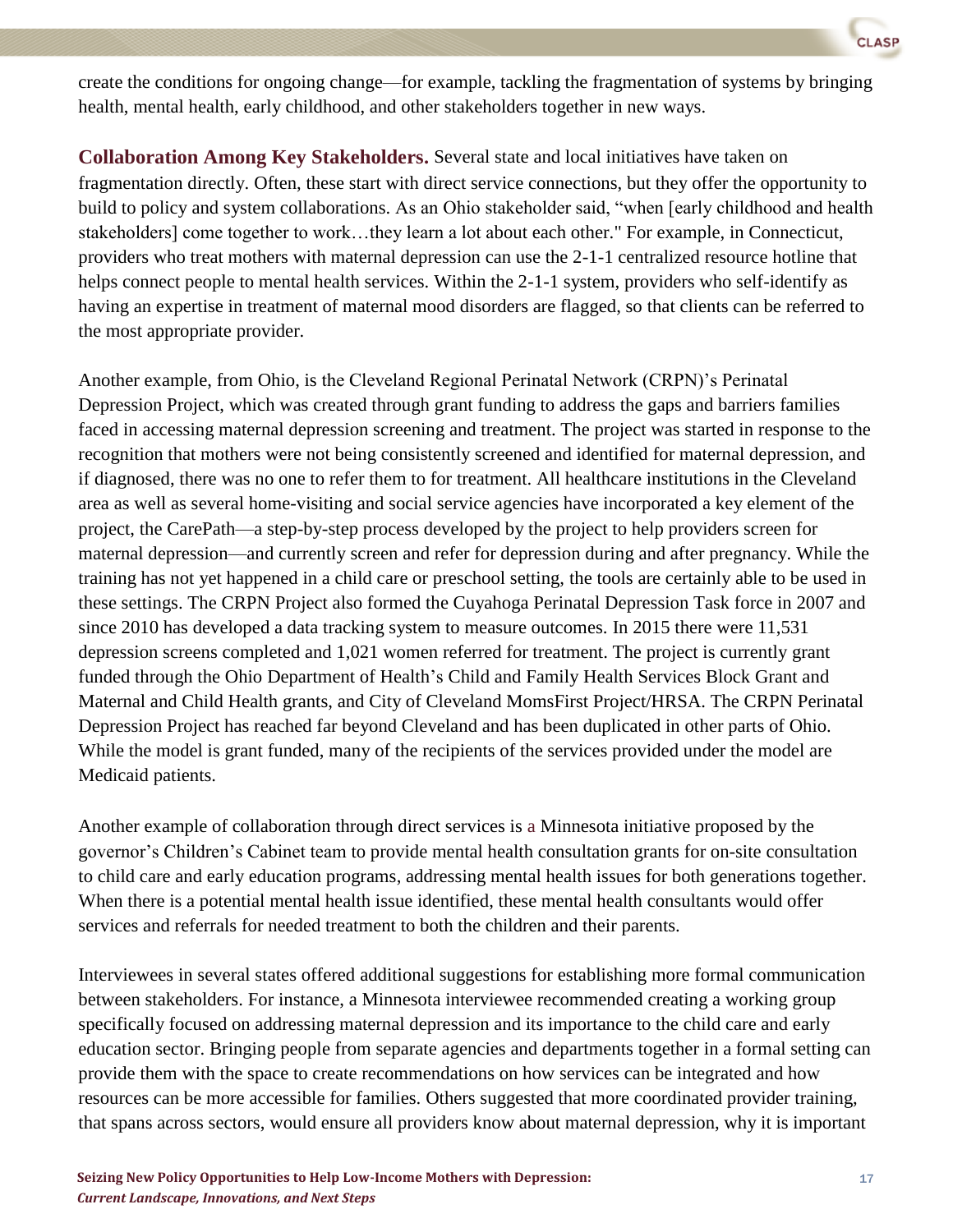to address, and how to make referrals. Still others suggested that states could incentivize collaboration through grant funding initiatives to ensure all of the relevant stakeholders are working together to address maternal depression—a strategy similar to the Ohio and Minnesota initiatives already cited.

#### **Policy Changes in the States**

State agencies, advocates, and local innovators also are working to improve Medicaid and related policies to support maternal depression identification and treatment.

**Collaboration to Improve Billing Procedures for Dyadic Therapy.** In Virginia, stakeholders from the mental health and child care and early education sectors held a meeting with the state's Medicaid office to discuss the possibility of creating billing procedures and the appropriate codes for dyadic therapy—or therapy that includes both the child and the parent(s). Dyadic therapy would allow mothers identified with depression to work on their relationship with their child, since parent-child attachment is so important to the healthy development of a young child. This is an ongoing process in Virginia.

A recent CMS memorandum regarding maternal depression screening and treatment specifically supports the delivery of dyadic therapy through Medicaid and provided guidance to help state Medicaid agencies implement this policy change. Therefore, states wanting to seize this opportunity now have a path for moving this policy forward.

**Finding a Way to Extend PostPartum Medicaid Coverage to Provide Continuity of Care.** In Minnesota, new mothers were previously covered by Medicaid for a full year postpartum. Over time, this benefit has been reduced, and now, the state only covers mothers for the minimum 60-day postpartum period established through the ACA. A goal among advocates is to extend coverage for these mothers for two years postpartum—while also extending Medicaid coverage to their child for two years—to meet both the mother and child's mental and physical health needs during such a critical time.<sup>35</sup>

**Integrating Behavioral and Physical Health Care to Improve Mental Health**. Ohio's Medicaid department is in the process of redesigning its community behavioral health benefit to better align services to a person's level of need. Behavioral health care in Ohio is transitioning into the Medicaid MCOs that are currently administering the state's physical health care plans. This transition, which should be complete by the beginning of 2018, will promote stronger coordination, lower cost, and better overall health outcomes. The state is defining what will be covered in a new menu of behavioral health services through Medicaid managed care. There is debate in the health and mental health sectors over whether integrating behavioral and physical health care within MCOs is best. Those operating behavioral health plans often argue that traditional physical health managed care organizations do not have the expertise necessary to better serve patients with mental illness, and proponents of integration believe that the separation of service provision can create barriers to care coordination and information-sharing.<sup>36</sup> Interviewees in Ohio were optimistic about the opportunity the integration afforded the state, and they want to focus on better serving their most vulnerable customers through this change, particularly mothers and children with more intensive care needs, such as cross-systems care needs, and trauma-informed patient care.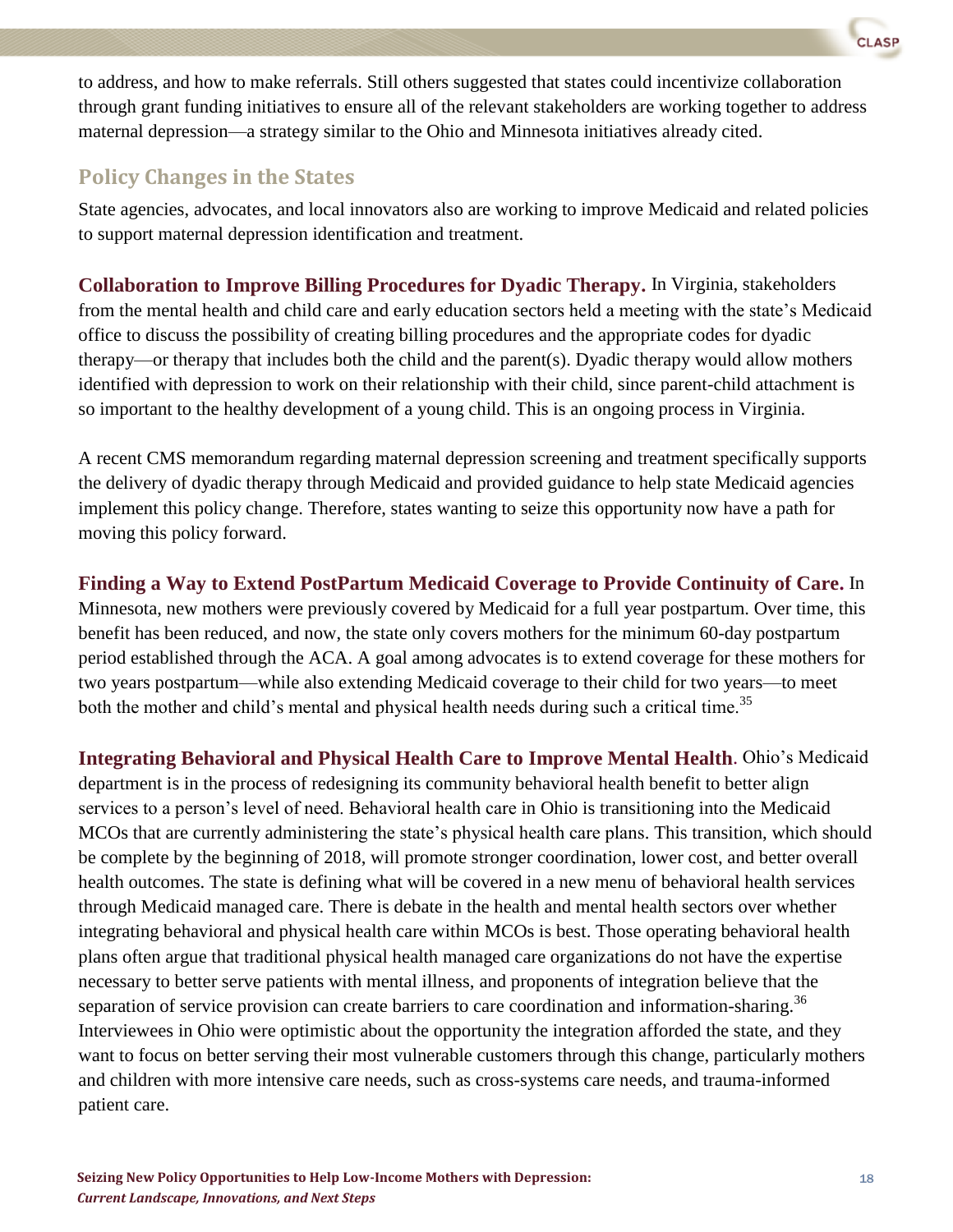

**Solving Licensing and Reimbursement Barriers.** Moving Beyond Depression<sup>TM</sup> (MBD)<sup>37</sup> is a comprehensive, evidence-based and integrated approach to identifying and treating depression in mothers participating in home visiting programs. It provides a two-generation approach to treating depression in a non-clinical, non-traditional setting. MBD is a systemic program incorporating screening, identification, treatment, and follow-up. It emphasizes collaboration between mental health clinicians and home visitors to optimize both clinical and home visiting outcomes. The key element of MBD is In-Home Cognitive Behavioral Therapy (IH-CBT) developed by Every Child Succeeds® and Cincinnati Children's Hospital Medical Center. It is the only evidence-based treatment program specifically for mothers in home visiting and has been adopted by programs operating in 10 states, including Ohio. MBD has been evaluated and has a proven track record of decreasing depressive symptoms in mothers participating in treatment. Research has found that, after completing IH-CBT, 70 percent of mothers no longer met criteria for major depressive disorder.

Currently, South Carolina, Kentucky, West Virginia, and Massachusetts, are using Medicaid to fund MBD treatment through home visiting programs that contract with or are part of organizations that are already set up to bill Medicaid. Because Medicaid policy varies from state to state, it is more difficult for some states to use Medicaid as a reimbursement mechanism given the nature of the service delivery. Moreover, additional funds are needed to cover the full cost of the program. It is anticipated that MBD will be appealing to MCOs seeking to address maternal depression in high-risk families because of its demonstrated cost-effectiveness, its broad impacts, and the ability for states to leverage of investments made in early childhood home visiting.

**Potential Medicaid Support for New Outreach Models.** The New Haven Mental Health Outreach for Mothers (MOMS) Partnership is a collaboration of agencies across New Haven, CT, that works to improve the wellbeing of mothers and children. The model includes mothers from the community serving as Community Mental Health Ambassadors who deliver screening, brief intervention, referral, and clinical treatment with clinicians. This has increased utilization and adherence to mental health services dramatically. Medicaid reimbursement for these positions is currently being explored in partnership with Connecticut Department of Social Services. The New Haven MOMS Partnership surveys the mothers to determine what services are needed. In 2015, a survey found that 58 percent reported moderate to high levels of depressive symptoms.<sup>38</sup> Mental health services for maternal depression are provided in nonclinical, de-stigmatizing settings such as in grocery stores and in fully licensed settings that are billable through Medicaid.<sup>39</sup>

**Gathering Background Data To Target Services.** Minnesota is one of 40 states currently implementing the Pregnancy Risk Assessment Monitoring System (PRAMS) survey tool, through a joint project between the state's Department of Health and the U.S. Centers for Disease Control and Prevention (CDC). In Minnesota, a sample of mothers who have recently given birth to a child, are sent a survey that asks them questions about experiences before, during, and after birth to determine maternal health and behaviors, in addition to infant health. The state samples about 220-250 mothers each month and has chosen to include questions in the survey about maternal depression, anxiety, stressors, and mental health—including treatment, education, or support the mother has received. Results show that 95-97 percent of moms are getting education about maternal depression in the state. Furthermore, Minnesota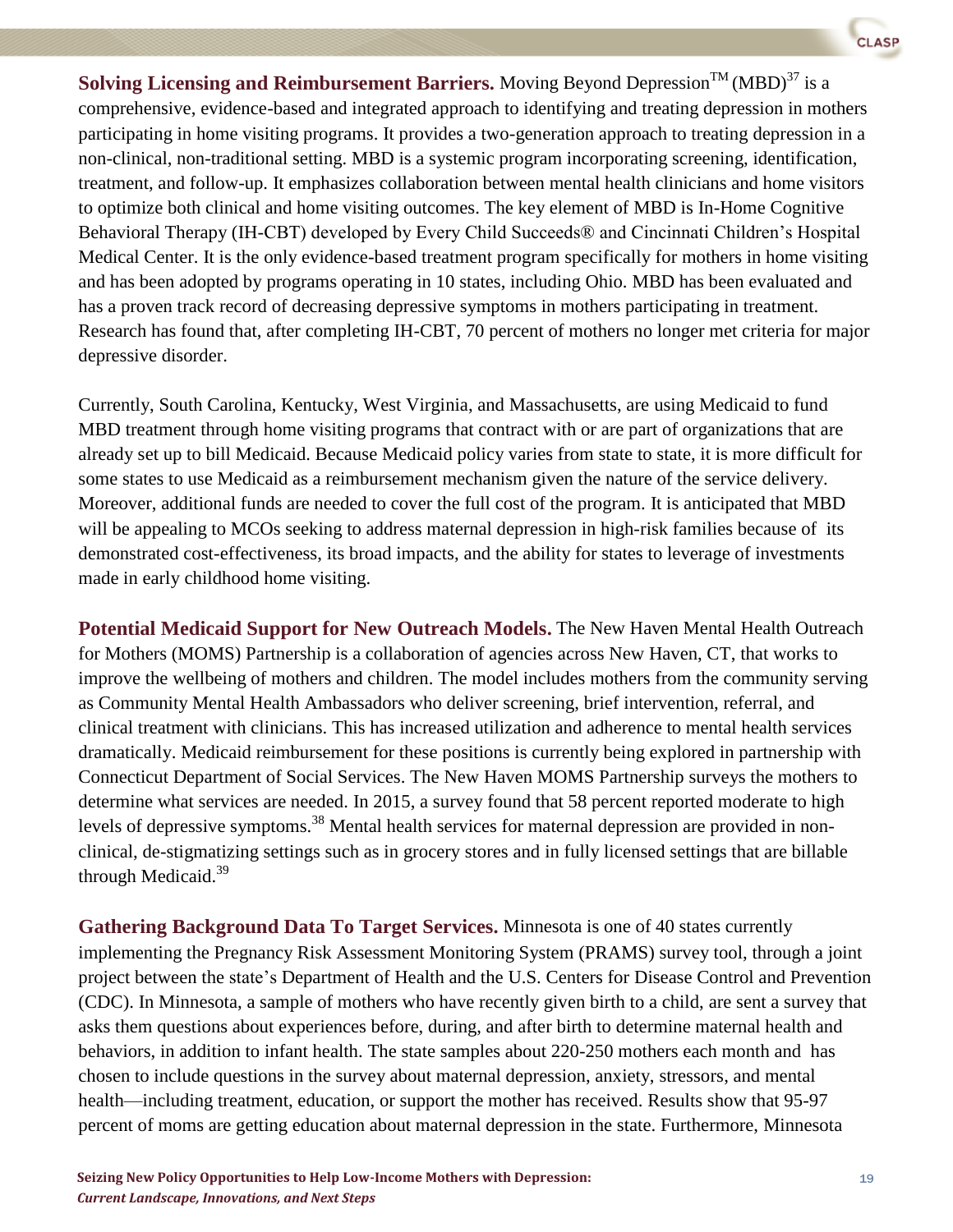uses Medicaid billing data, the PRAMS survey data, and WIC and home visiting data to better understand the prevalence of depression and anxiety. State administrators determined a list of Medicaid billing codes to use inmonitoring and reviewing all instances of maternal depression. States could create similar lists for their own analyses, which could inform decision making on issues like screening, treatment availability, and reimbursements.

**Federal Innovations to Inform State Policy.** In 2016, the federal government took three significant steps that could galvanize additional state and local activity.

The first one, which affects both Medicaid and private health insurers, is the decision by the U.S, Preventive Services Task Force (USPSTF) that screening for depression in all adults is a preventive service that is well-supported by evidence. This recommendation specifically includes pregnant and postpartum women, and (in a separate opinion) adolescents ages 12-18. When the USPSTF determines that a service has a priority level of A or B (as in this case), insurers are required to cover it free. State Medicaid programs that choose to cover all the A and B level preventative services with no cost-sharing to beneficiaries are eligible for an incentive payment that increases their federal reimbursement level by 1 percent for these services.<sup>40</sup> Currently, 11 states choose to cover all of the A and B services, receiving the incentive payment: California, Colorado, Delaware, Hawaii, Kentucky, New Hampshire, New Jersey, New York, Nevada, Ohio, and Wisconsin. The recommendation highlights the need for effective referral and treatment systems. This is particularly important since there are known effective treatment available. When effectively implemented, this recommendation could result in many fewer women suffering from untreated depression. Since our interviews occurred before this USPSTF decision, we cannot report yet on its impact, but we anticipate it will substantially increase state interest in depression screening and treatment.

The second is a federal policy guidance letter on financing state home visiting initiatives, jointly issued by HRSA—which oversees the other major federal funding stream for home visiting—CMS—which oversees Medicaid. In 2010, the Maternal, Infant, and Early Childhood Home Visiting (MIECHV) program created the first nationwide home visiting program. MIECHV has supported high-risk families in communities across the country through intensive home visiting services. It supports evidence-based programs that connect families with trained professionals—often nurses, social workers, or parent educators—who help parents acquire the skills they need to promote their children's development. This guidance letter provides states with a step-by-step approach to aligning their Medicaid state plan and their home visiting approach, to draw on Medicaid funding in an appropriate way and achieve their home visiting goals. For example, it suggests approaches to funding case management services as well as direct clinical services offered by home visitors and indicates which federal waiver authorities might be useful. Because home visiting could be a key part of a state's maternal depression plan—to provide screening and referral, treatment, or both—this letter is directly useful to a maternal depression strategy.<sup>41</sup> It also provides a model for future guidance that could help states develop a comprehensive approach to maternal depression. States can consider which of these components may be possible or what state plan changes may be needed to achieve them to best meet the needs of the families in their state.

And finally, CMS issued its first guidance directly related to maternal depression treatment, explaining

**ASP**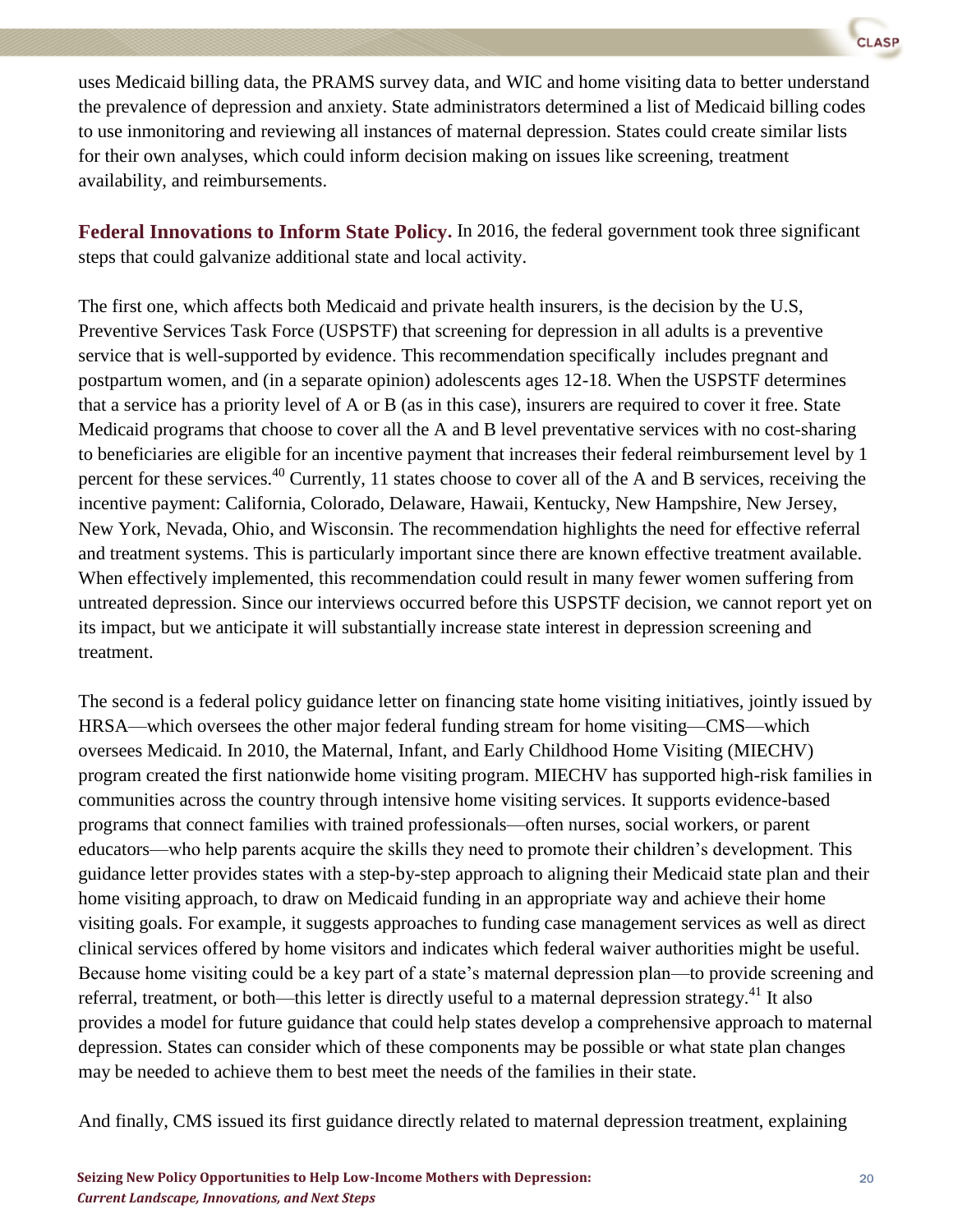how states can fund maternal depression screening and mother-child dyadic treatment based on a child's Medicaid eligibility. The guidance clarifies that states can allow maternal depression screenings to be claimed as a service for the child under Medicaid's Early and Periodic Screening, Diagnosis, and Treatment (EPSDT) benefit, because the scientific evidence indicates that maternal depression is a risk factor for the child and that screening for it in a well-child visit is a best practice. Once a state makes that choice, providers such as pediatricians can be reimbursed for conducting the screening. After diagnosis, the guidance also clarifies that treatment services provided to the mother and child together—for example, family or dyadic therapy (but not separate treatment for the mother alone)—can also be claimed as direct services for the child.<sup>42</sup> For mothers who are not eligible for Medicaid themselves and are uninsured, the ability to receive reimbursable treatment when provided jointly with their child opens up new possibilities for treating maternal depression for low-income women.

## **Next Steps**

To build from the individual innovations identified above and move to a future of systemic success in identifying and treating maternal depression will require new and powerful connections across levels of government and across sectors. At minimum, the sectors must include stakeholders from the health, mental health, and child care and early education sectors, but others who are engaged in improving the lives of low-income families and families of color, such as child welfare, should also be considered as partners in this important work. The recommendations below, which draw from both the scan itself and the deliberations of the project's expert advisory board, propose a path forward that combines immediate steps for early successes, the development of infrastructure to sustain the effort, and the creation of a clear policy framework to make it far easier for states to do this work in the future without reinventing the wheel.

#### For the states:

- 1. Seize the opportunity of the USPSTF recommendations and the two federal guidance documents (on home visiting and depression screening/ dyadic treatment) as a catalyst for:
	- a. outreach and technical assistance from national experts to state leaders and advocates; and
	- b. state convenings that bring together stakeholders from all three sectors to learn about the opportunities and consider next steps. These meetings could be ad hoc, or states could invite additional members to join existing entities—such as child care and early education members and local innovators attending a regular Medicaid/ mental health meeting, or Medicaid and mental health state staff going to the early childhood coordinating council.
- 2. Identify and implement high-priority improvements in Medicaid and related policies to support maternal depression identification and treatment among low-income mothers of young children. The convening just described, along with technical assistance provided with philanthropic support as described below, would likely be very helpful in supporting state leaders, local innovators, and policy advocates in this work.

#### For philanthropy:

3. Bring together leading state and local innovators along with national experts and federal staff from all the relevant sectors in an intensive experience such as through a roundtable or convening. The goals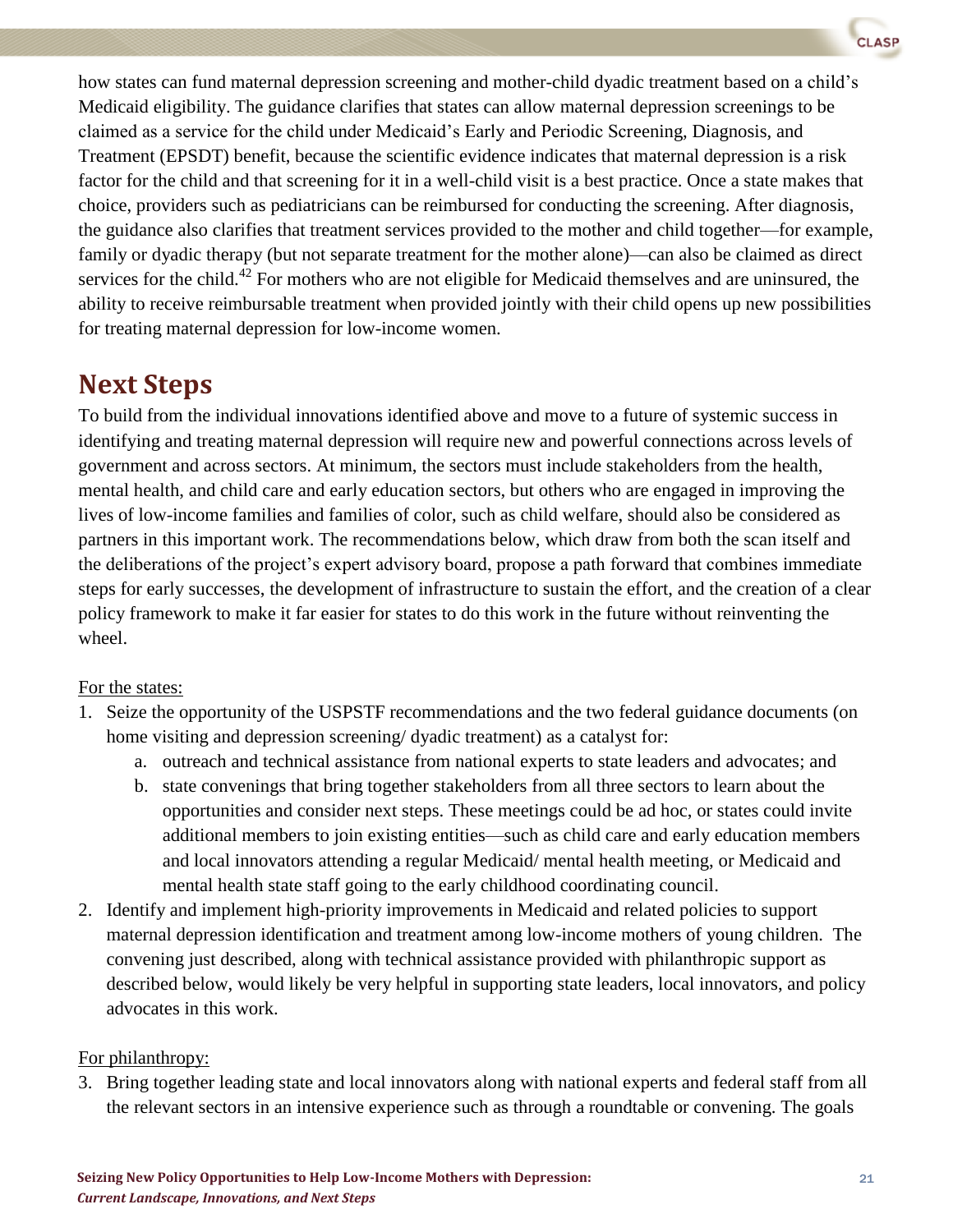should be to broaden the conversation about the most promising next steps—building on the findings of this brief, the new federal opportunities, and the innovations emerging from ground-level—and recruit core partners for the ongoing work needed to better address maternal depression.

- 4. Support an ongoing learning community that would support regular calls, webinars, and potentially inperson meetings, through support from federal officials and/or philanthropy. The information gathered through this scan suggested substantial interest among states and local jurisdictions, including policymakers and external stakeholders, in such a learning community, to help participants more effectively seize this opportune moment to get started and learn from others engaging in this work.
- 5. Support the development of a working list of high-priority areas for federal action, including a short list for completion during this administration and a longer list to be incorporated into transition documents and briefings. See inset for examples.

Creating a list of high priorities for federal action would likely include specific areas of Medicaid policy that need clarification or policy guidance:

- How to reimburse pediatric providers for screening and dyadic treatment through a child's Medicaid coverage;
- How to incentivize and track effective referral and follow-up for a mother's treatment (that is, going beyond screening);
- Potential strategies for designing and reimbursing effective benefit packages for maternal depression;
- Strategies for supporting community outreach and home-based treatment, where appropriate to a state's plans;
- Strategies for supporting the involvement of non-medical professionals, community health workers, and paraprofessionals (such as early education or home visiting staff) in appropriate roles;
- Removing obstacles to mental health services in primary care;
- Promoting quality and accountability in maternal depression treatment, including in managed care contracts;
- Ensuring smooth integration between Medicaid and the private health care exchanges; and
- Potential strategies for addressing postpartum coverage gaps under a state's Medicaid plan.
- 6. Support work towards an overarching state policy framework to improve maternal depression identification and treatment, based on the information gathered from the steps listed above. This policy framework would be developed in partnership with the early adopter states in the learning community and would be a tool other states could use to reform their systems.

#### For federal agencies:

7. Issue guidance jointly across federal agencies in the high-priority areas identified by states and national partners, building on a number of excellent models. For example, just as HRSA and CMS jointly issued the home visiting guidance, the Administration for Children and Families (ACF), the Substance Abuse and Mental Health Services Administration (SAMHSA), and CMS and other agencies as needed could jointly issue other guidance letters—building on the dyadic treatment letter—that address additional policy questions that come up in using Medicaid to support evidencebased maternal depression treatment.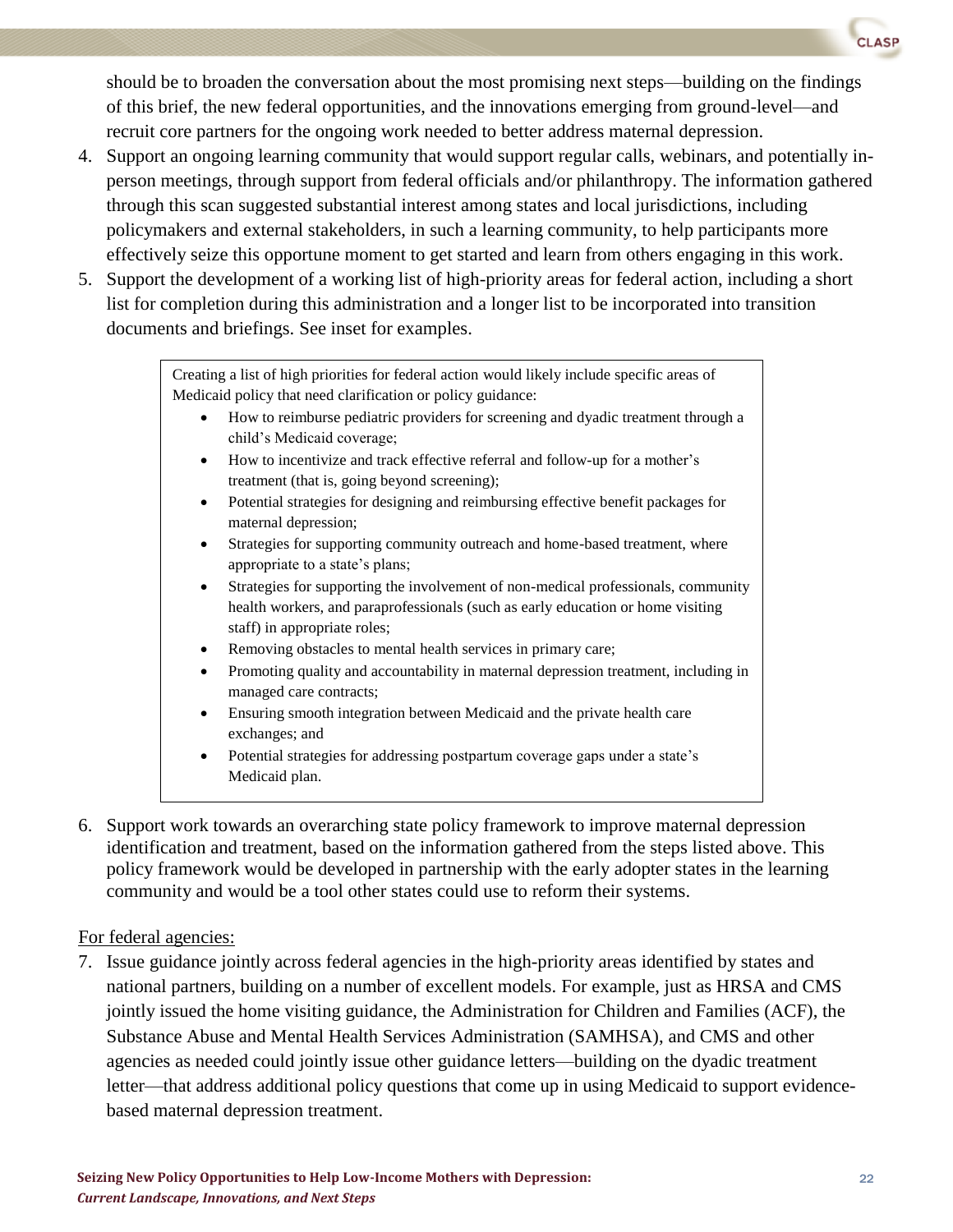- 8. Provide ongoing technical assistance jointly supported by the relevant federal agencies. For example, identify a lead agency with a permanent technical assistance center (such as SAMHSA) to convene other relevant agencies to collaborate and provide the necessary technical assistance to the states.
- 9. Explore, in collaboration with states, the implications for improved maternal depression policies whenever new regulations or decisions affecting the broader Medicaid context for children and families are implemented. For example, as states implement the new Medicaid managed care rules, they should have access to help thinking through the potential opportunities for improving maternal depression treatment.

Identifying and treating low-income mothers with depression is an important opportunity to take on a major challenge that faces low-income families: promoting children's learning and successful development and families' economic stability. Now is the time, given the reforms to essential state systems—particularly Medicaid and mental health—afforded by the ACA.

CLASP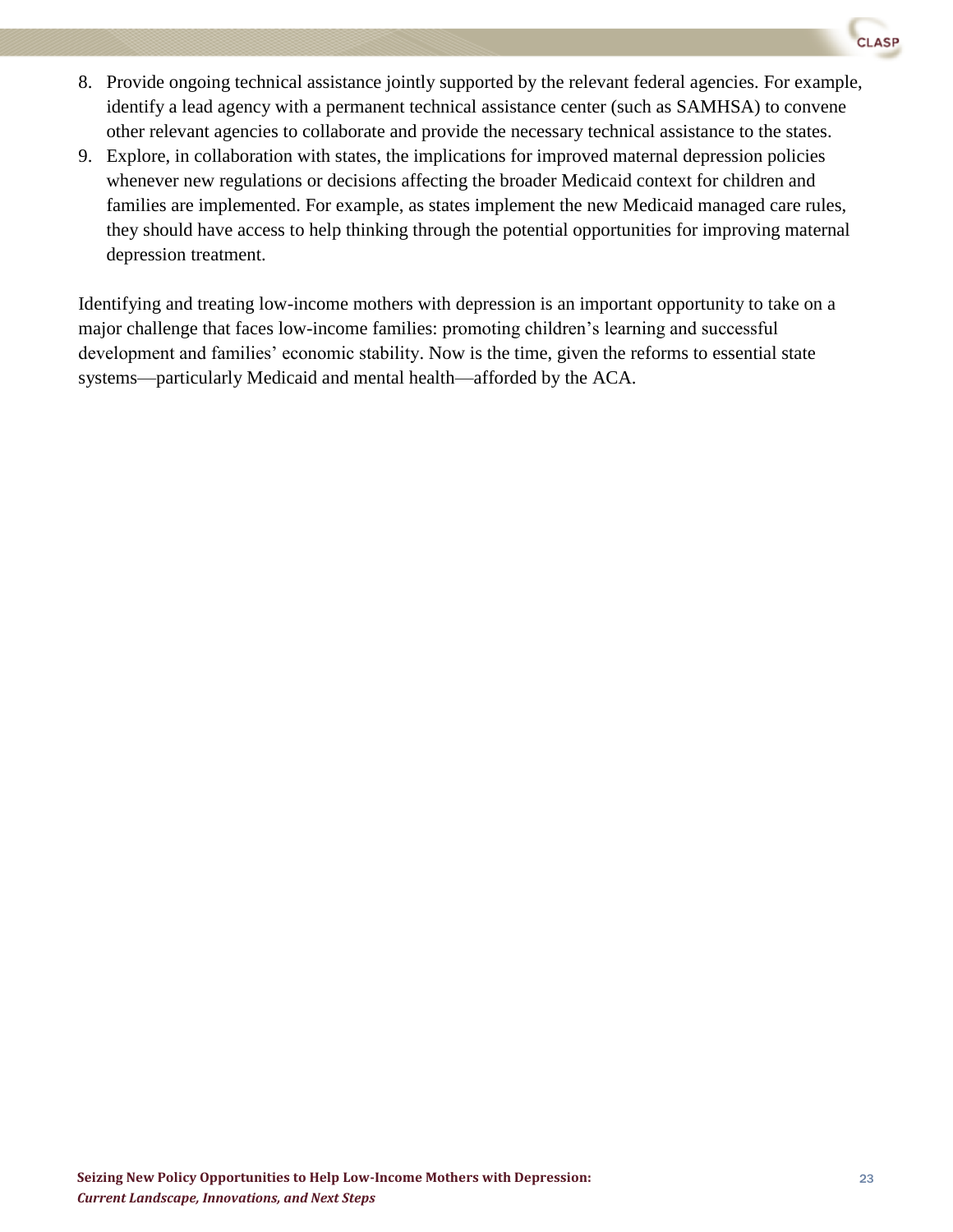

## **Acknowledgements**

This report was made possible by the generous support of the Alliance for Early Success, Annie E. Casey Foundation, Ford Foundation, The George Gund Foundation, and The Irving Harris Foundation.

The authors would like to extend a special thank you to the interviewees (See Appendix I) for their time and effort in participating in interviews and reviewing information included in the brief. The authors are also grateful for the expert guidance and valuable feedback from the project's Advisory Committee members (See Appendix II). Also, the authors wish to thank William Beardslee, Boston Children's Hospital and Harvard Medical School, and CLASP colleagues Olivia Golden, Executive Director, Hannah Matthews, Director of Child Care and Early Education, and Suzanne Wikle, Project Director, Advancing Strategies to Align Programs for their input, expert knowledge, and guidance. A special thank you to CLASP colleagues Tom Salyers, Director of Communications; Anitha Mohan; Research Assistant for Child Care and Early Education; and Emma Paine, Communications Associate for their editing, formatting, and input.

The findings and conclusions of this report are those of the authors alone, and do not necessarily reflect the opinions of our funders.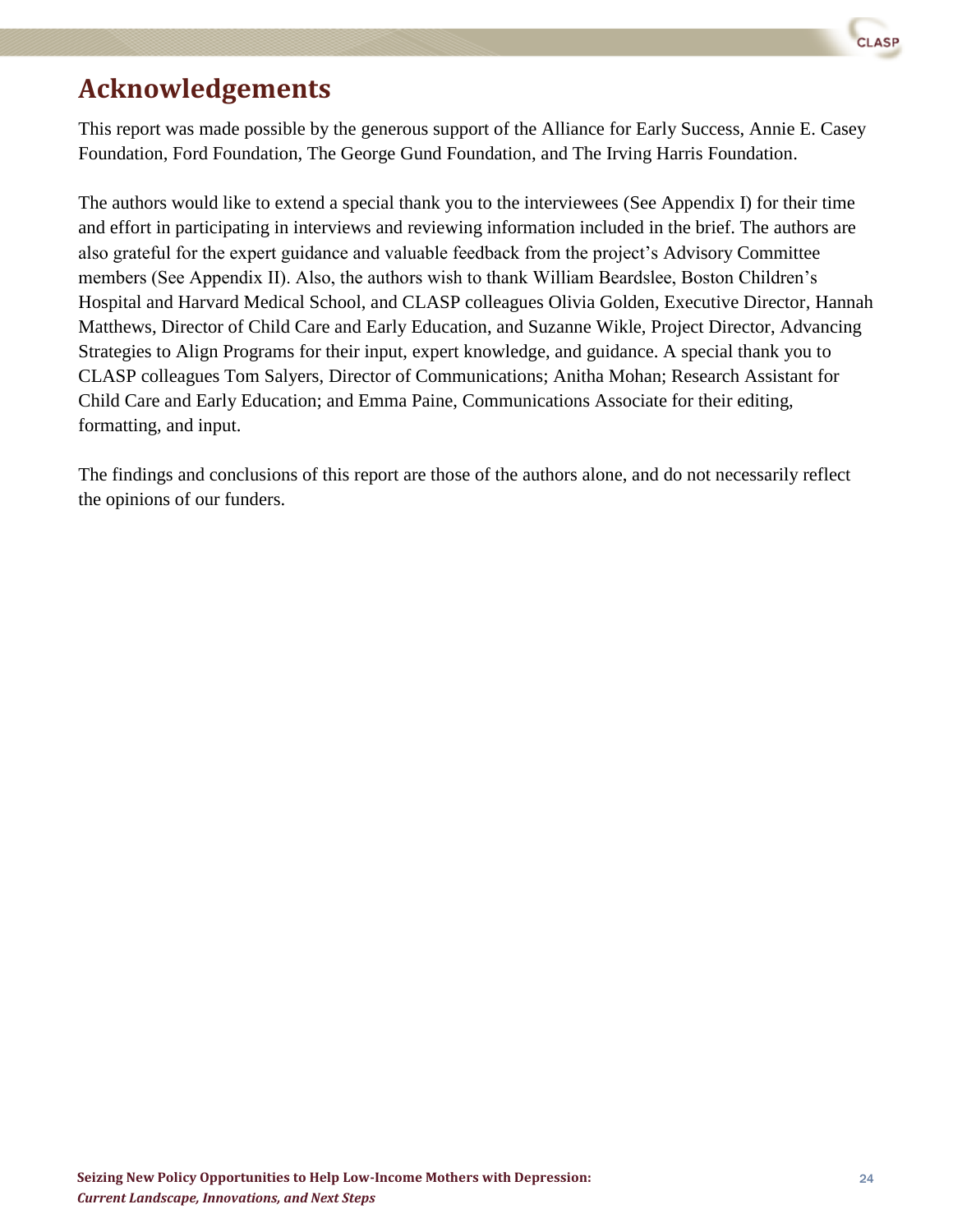## **Appendix I**

#### **List of Interviewees, by State**

#### **Connecticut**

Merrill Gay, Executive Director, Early Childhood Alliance Lisa Honigfeld, Vice President for Health Initiatives, Child Health and Development Institute of Connecticut Myra Jones-Taylor, Commissioner, Connecticut Office of Early Childhood Kimberly Karanda, Regional Manager, Mental Health and Addiction Services Kate McEvoy, State Medicaid Director, Connecticut Department of Social Services Judith Meyers, President and CEO, Child Health and Development Institute of Connecticut Nydia Rios-Benitez, Behavioral Health Clinic Manager, Connecticut Mental Health and Addiction Services Jessica Sager, Executive Director, All Our Kin Megan Smith, Assistant Professor of Psychiatry, in the Child Study Center and of Epidemiology (Chronic Diseases); Director, New Haven Mental Health Outreach for MotherS (MOMS) Partnership

Elaine Zimmerman, Executive Director, Connecticut Commission on Children

#### **Minnesota**

Mary Jo Banken, Department of Health

Melvin Carter, Executive Director, Minnesota Children's Cabinet

Jennifer DeCubellis, Assistant Commissioner, Minnesota Department of Human Services

Sarah Drake, Pharmacy Program Manager, Minnesota Department of Human Services

Stephanie Hogenson, Research and Policy Director, Children's Defense Fund

Julie Marquardt, Director, Purchasing and Service Delivery, Minnesota Department of Human Services

Julie Pearson, Medicaid Services Policy Supervisor, Minnesota Department of Human Services

Clare Sanford, Director of Government and Community Relations, New Horizon Academy

Tessa Wetjen, Principal Planner of Maternal Depression Screening Program, Minnesota Department of Health

Catherine Wright, Early Childhood Mental Health Coordinator, Minnesota Department of Human **Services** 

Barbara Yates, Executive Director, Resources for Child Caring

#### **Ohio**

Avril Albaugh, Project Director, Cleveland Regional Perinatal Network Robert Ammerman, Scientific Director, Every Child Succeeds Rebecca Baum, Developmental Behavioral Pediatrician, Nationwide Children's Hospital Maureen Corcoran, President, Vorys Health Care Advisors Rebekah Dorman, Director, Invest in Children of Cuyahoga County Marcia Egbert, Senior Program Officer, The Gund Foundation Kellee Gauthier, Program Manager, Ohio Chapter, American Academy of Pediatrics Wendy Grove, Director, Ohio Office of Early Childhood Sarah Hallsky Lee, Health Promotion Coordinator, Ohio Child Care Resource and Referral Association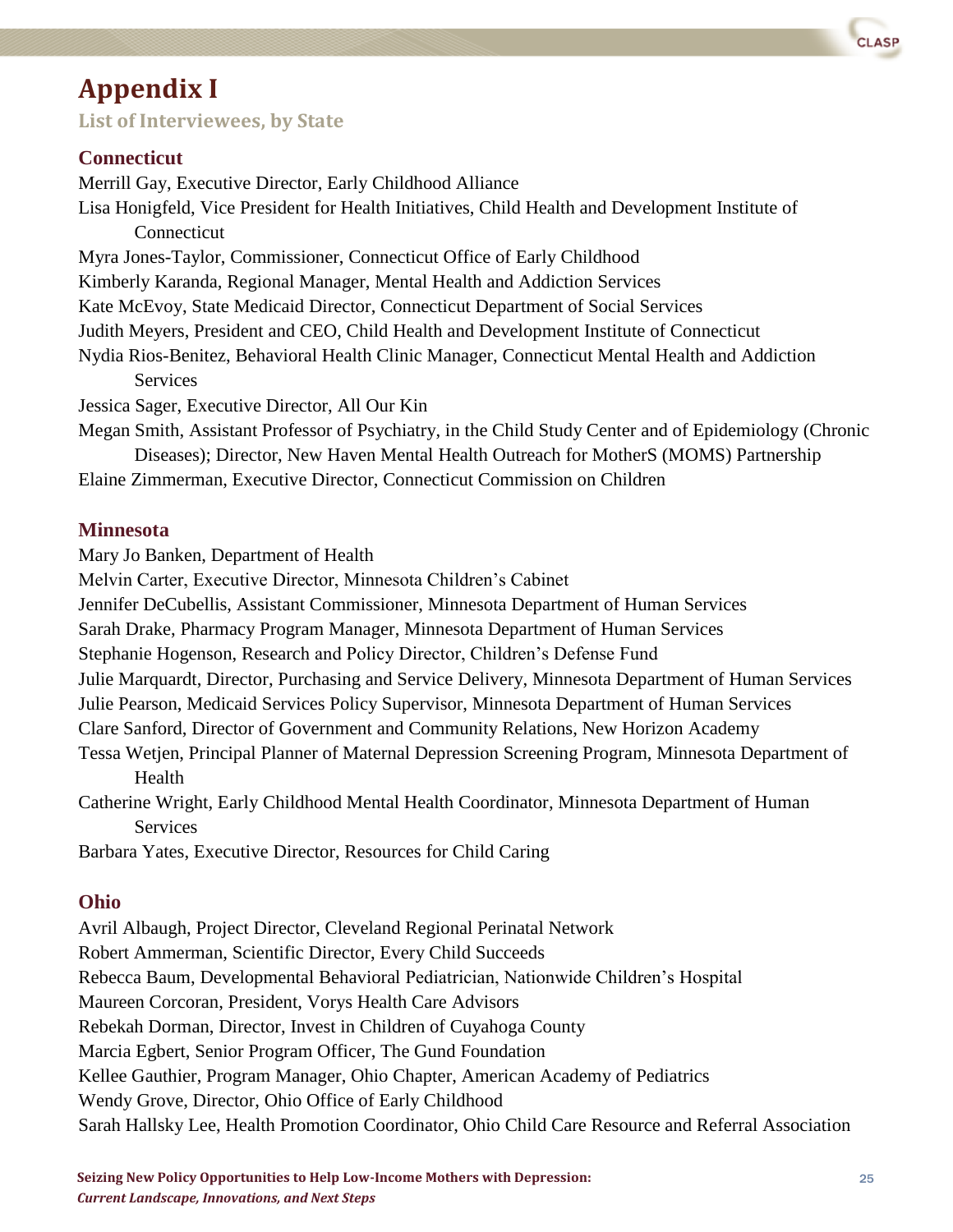

Eric Koralak, Executive Director, Action for Children, Ohio Sandy Oxley, Executive Director, Voices for Ohio's Children Samuel Rossi, Director of Communications, Ohio Department of Medicaid

#### **Virginia**

Suzanne Gore, Deputy Director for Administration, Department of Medical Assistance Services Jill Hanken, Staff Attorney, Virginia Poverty Law Center Karen Kimsey, Deputy Director for Complex Care Services, Department of Medical Assistance Services Tammy Mann, President and CEO, Campagna Center Saba Masho, Professor, Virginia Commonwealth University Department of Family Medicine and Population Health Margaret Nimmo-Crowe, Director, Voices for Virginia's Children Cheryl Roberts, Deputy Director for Programs, Department of Medical Assistance Services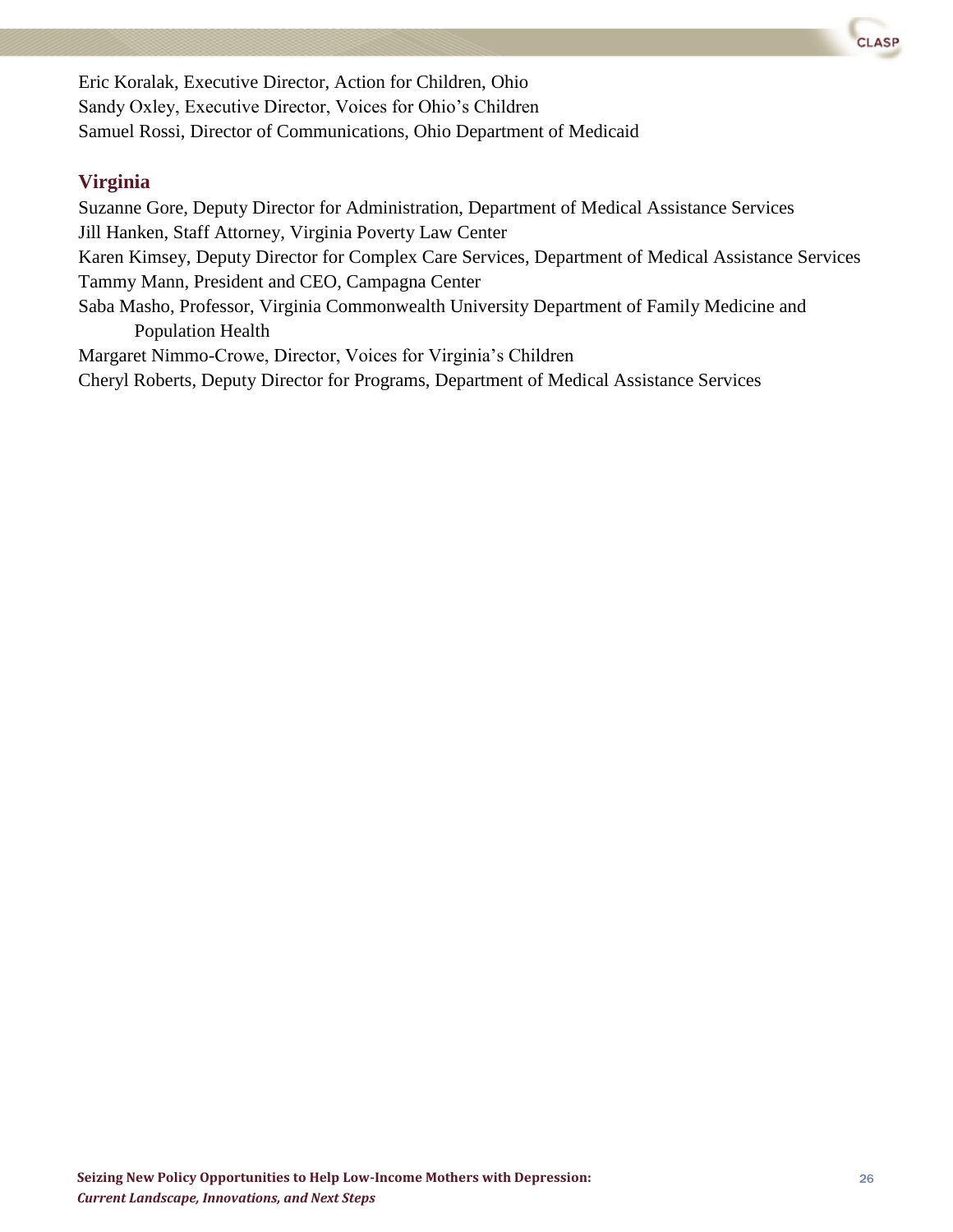

## **Appendix II**

#### **List of Advisory Committee members**

- Joan Alker, Executive Director, Georgetown University Center for Children and Families and Research; Associate Professor, Georgetown University Health Policy Institute
- Lark Huang, Director, Office of Behavioral Health Equity, Substance Abuse and Mental Health Services Administration
- Tammy Mann, President and CEO, The Campagna Center
- Jeanne Miranda, Professor, Department of Psychiatry and Biobehavioral Sciences, University of California Los Angeles
- Donna Cohen Ross, Principal, Health Management Associates (and former Senior Policy Advisor/Director of Enrollment Initiatives, Center for Medicaid and CHIP Services)
- Megan V. Smith, Assistant Professor of Psychiatry, in the Child Study Center and of Epidemiology (Chronic Diseases); Director, New Haven Mental Health Outreach for MotherS (MOMS) Partnership

Sheila Smith, Director, Early Childhood, National Center for Children in Poverty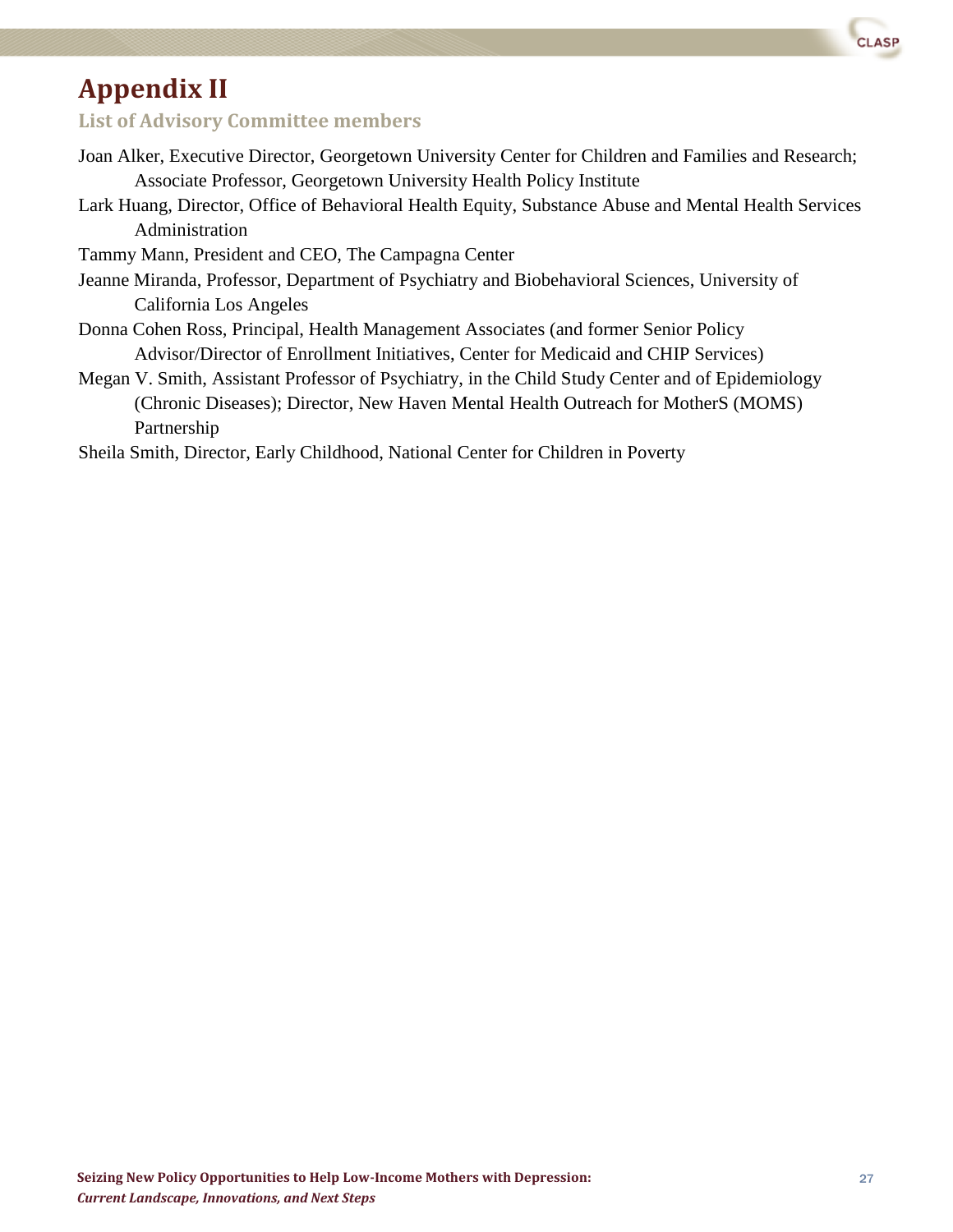# **CLASP**

## **Appendix III**

### **Selected State Medicaid Policy Choices**

Federal requirements create basic rules for state Medicaid programs, but states still have flexibility in the design of their Medicaid programs around eligibility, enrollment procedures, and benefits. This list is not inclusive of all state options but includes key options with the potential to increase access to and improve the quality of care for pregnant women and young mothers seeking mental health care.

| <b>Eligibility Options</b>                           |                                                                                                                                                                                                                                                                                                                                                                                                                                                                                                                                             |
|------------------------------------------------------|---------------------------------------------------------------------------------------------------------------------------------------------------------------------------------------------------------------------------------------------------------------------------------------------------------------------------------------------------------------------------------------------------------------------------------------------------------------------------------------------------------------------------------------------|
| Income eligibility for pregnant                      | States have the flexibility to set their Medicaid income eligibility for pregnancy coverage above the federal                                                                                                                                                                                                                                                                                                                                                                                                                               |
| women                                                | minimum of 133% FPL. Most states have set their income eligibility at 185% or higher. The higher the                                                                                                                                                                                                                                                                                                                                                                                                                                        |
|                                                      | income eligibility limit, more pregnant women can benefit from affordable pregnancy-related care.                                                                                                                                                                                                                                                                                                                                                                                                                                           |
| Income eligibility for adults                        | The ACA set the minimum Medicaid eligibility for adults at 133% FPL, but this has effectively become a<br>state option due to the Supreme Court's 2012 decision. As a result, adults in non-expansion states may have<br>very limited access to Medicaid and, as a result, fall into the "coverage gap".<br>In non-expansion states eligibility for adults with dependent children varies, but is 67% FPL or lower in 17<br>states, with two states as low as 18% FPL. In these states, adults who earn more than their state's eligibility |
|                                                      | limit but less than 100% FPL fall into the coverage gap because they have no affordable health insurance<br>option – they make too much money to qualify for Medicaid but not enough money to receive advanced<br>premium tax credits (APTCs) to purchase insurance through the Marketplace.                                                                                                                                                                                                                                                |
|                                                      | Adults in non-expansion states without dependent children have even more limited access to Medicaid. Only<br>one state provides Medicaid coverage to these adults. In 18 states, adults without dependent children have zero<br>eligibility for Medicaid. Adults under 100% FPL are therefore not eligible for Medicaid or affordable<br>coverage through the Marketplace, placing them in the coverage gap.                                                                                                                                |
|                                                      | Implementing Medicaid expansion is beneficial to maternal and infant health because in expansion states more<br>women have access to affordable health care prior to and after their pregnancy.                                                                                                                                                                                                                                                                                                                                             |
| <b>Presumptive eligibility for</b><br>pregnant women | States have an option to adopt presumptive eligibility for pregnant women. Under this option, pregnant<br>women who appear eligible for Medicaid are enrolled immediately while their full application is pending an<br>eligibility determination. This option allows pregnant women to access Medicaid coverage as soon as possible<br>after applying.                                                                                                                                                                                     |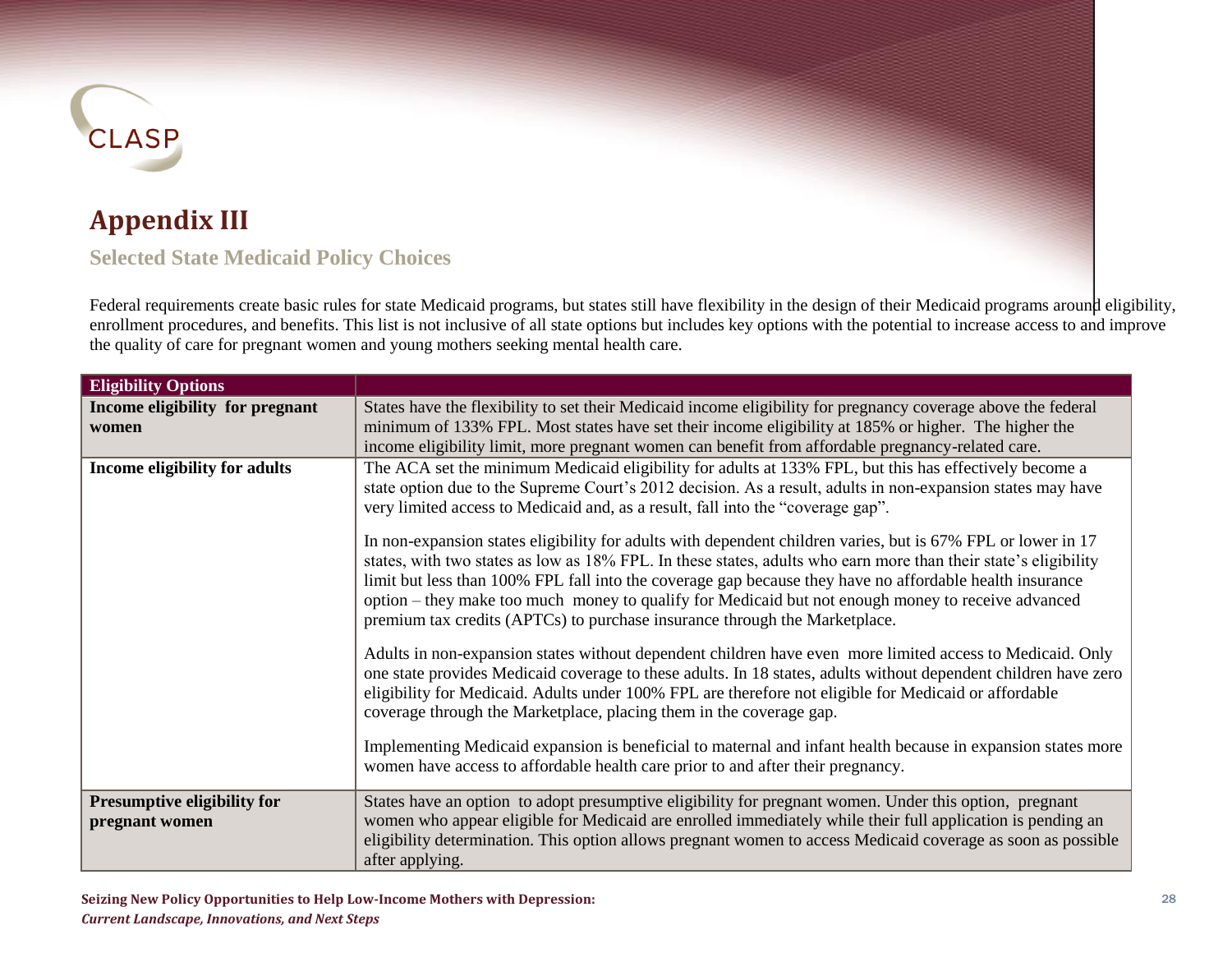

| <b>Benefits Options</b>      |                                                                                                            |  |
|------------------------------|------------------------------------------------------------------------------------------------------------|--|
| <b>Pregnancy Coverage</b>    | States have the option to provide pregnant women their full Medicaid coverage or only pregnancy-related    |  |
|                              | coverage. When pregnant women receive the full Medicaid benefit package, they have access to mental health |  |
|                              | services.                                                                                                  |  |
| <b>Prescription Coverage</b> | All states choose to include prescription coverage in their Medicaid program. However, states can set      |  |
|                              | parameters around brand name versus generic drugs or levels of cost-sharing, potentially impacting the     |  |
|                              | accessibility of certain mental health medications.                                                        |  |

| <b>Access to Care</b>        |                                                                                                                                                                                                                                                                                                                                                                                                                 |
|------------------------------|-----------------------------------------------------------------------------------------------------------------------------------------------------------------------------------------------------------------------------------------------------------------------------------------------------------------------------------------------------------------------------------------------------------------|
| <b>MCO Provider Networks</b> | The majority of states use Managed Care Organizations (MCOs) to provide coverage rather than a fee-for-<br>service model. When negotiating with MCOs, states can set requirements for their provider networks within<br>federal guidelines which have just been updated. Ensuring a robust network across all areas of the state (rural,<br>urban and suburban) will increase access to mental health services. |
| <b>Reimbursement Rates</b>   | States have flexibility to set reimbursement rates for providers. Reimbursement rates can affect the number of                                                                                                                                                                                                                                                                                                  |
|                              | providers, including mental health providers, who accept Medicaid.                                                                                                                                                                                                                                                                                                                                              |
| <b>Cost-Sharing</b>          | States have the option to charge premiums to pregnant women over 150% FPL and cost-sharing for non-<br>pregnancy related expenses (such as mental health care). Minimizing cost sharing reduces financial barriers to<br>care.                                                                                                                                                                                  |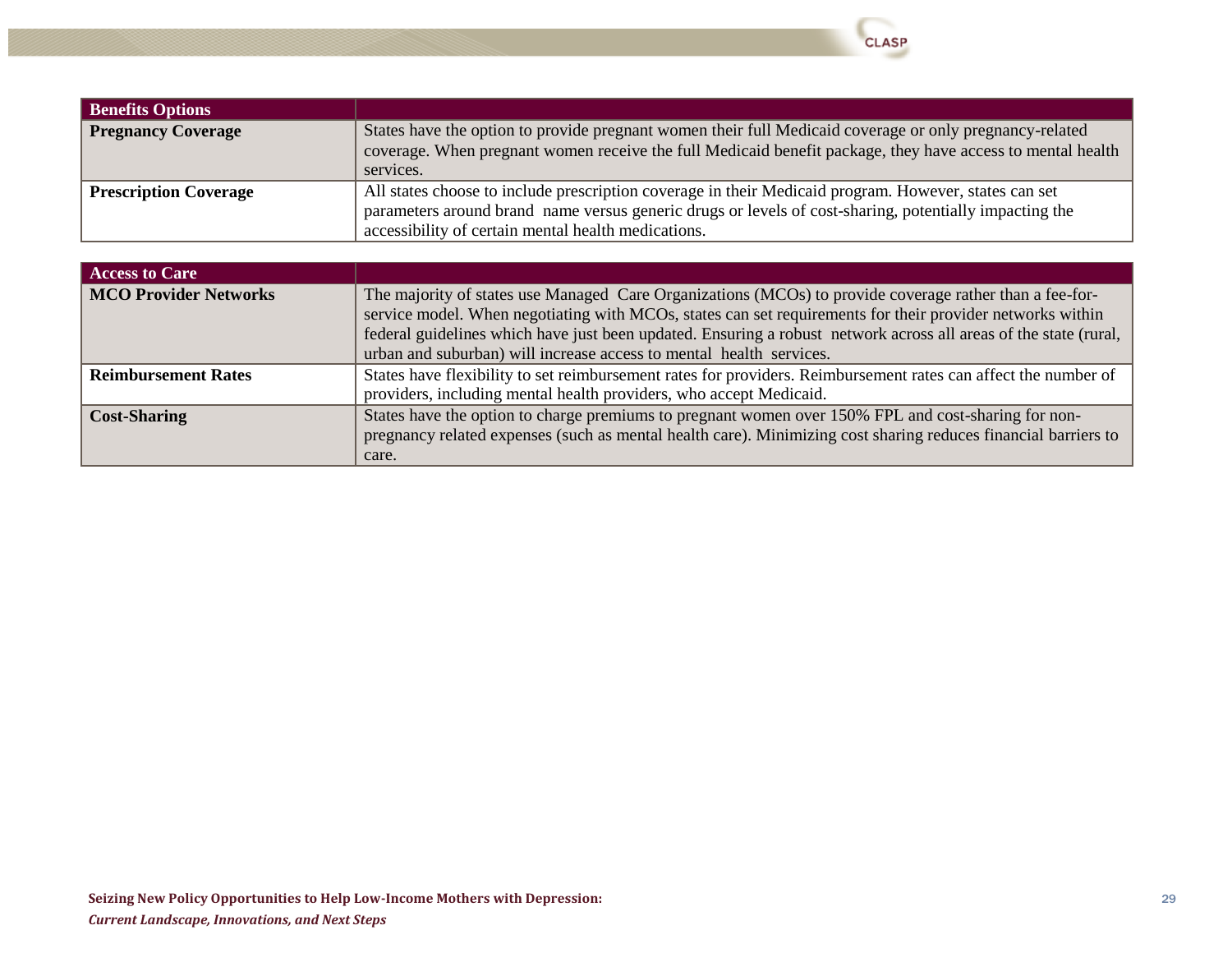## CLASP

 $\overline{a}$ 

## **References**

<sup>3</sup> National Research Council and Institute of Medicine, *Depression in Parents.*

<sup>4</sup> National Research Council and Institute of Medicine, *Depression in Parents.*

<sup>5</sup> National Research Council and Institute of Medicine, *Depression in Parents.*

<sup>6</sup> Tracy Veriker, Jennifer Macomber, Olivia Golden, *Infants of Depressed Mothers Living in Poverty: Opportunities to Identify and Serve*, The Urban Institute, 2010, http://www.urban.org/sites/default/files/alfresco/publication-pdfs/412199-Infants-of-Depressed-Mothers-Living-in-Poverty-Opportunities-to-Identify-and-Serve.PDF.

<sup>7</sup> Marla McDaniel and Christopher Lowenstein, *Depression in Low-Income Mothers of Young Children: Are They Getting the Treatment They Need?,* The Urban Institute, 2013, http://www.urban.org/sites/default/files/alfresco/publication-pdfs/412804- Depression-in-Low-Income-Mothers-of-Young-Children-Are-They-Getting-the-Treatment-They-Need-.PDF.

<sup>8</sup> National Research Council and Institute of Medicine, *Depression in Parents.*

<sup>9</sup> McDaniel and Lowenstein, *Depression in Low-Income Mothers of Young Children.*

<sup>10</sup> National Research Council and Institute of Medicine, *Depression in Parents.*

<sup>11</sup> National Scientific Council on the Developing Child and National Forum on Early Childhood Program Evaluation,

"Maternal Depression Can Undermine the Development of Young Children," Center on the Developing Child, Harvard University, Working Paper 8, 2009, [http://developingchild.harvard.edu/resources/maternal-depression-can-undermine-the](http://developingchild.harvard.edu/resources/maternal-depression-can-undermine-the-development-of-young-children/)[development-of-young-children.](http://developingchild.harvard.edu/resources/maternal-depression-can-undermine-the-development-of-young-children/)

 $12$  National Scientific Council on the Developing Child and National Forum on Early Childhood Program Evaluation, "Maternal Depression."

<sup>13</sup> Lisa Sontag-Padilla, Dana Schultz, Kerry Reynolds et al., *Maternal Depression: Implications for Systems Serving Mother and Child*, RAND Corporation, 2013, http://www.rand.org/pubs/research\_reports/RR404.html; Jean Pierre Lépine and Mike Briley, "The Increasing Burden of Depression" *Neuropsychiatric Disease and Treatment* 7, no. 1 (2011); National Research Council and Institute of Medicine, *Depression in Parents*; Ronald Kessler, Hagop Akiskal, Minnie Ames, et al., "Prevalence and Effects of Mood Disorders on Work Performance in a Nationally Representative Sample of U.S. Workers," *American Journal of Psychiatry* 163, no.9 (2006); Phillip Wang, Amanda Patrick, Jeffery Avorn, et al., "The Costs and Benefits of Enhanced Depression Care to Employers," *Archives of General Psychiatry* 63, no. 12 (2006).

<sup>14</sup>*Making a Difference in the Lives of Children and Families: The Impacts of Early Head Start Programs on Infants and Toddlers and Their Families*, Administration on Children Youth and Families (ACF), U.S. Department of Health and Human Services, 2002.

<sup>15</sup> Mental Health America, "Co-occurring Disorders and Depression" http://www.mentalhealthamerica.net/conditions/cooccurring-disorders-and-depression; and National Institute of Mental Health, "Alliance for Research Progress," 2007, [http://www.nimh.nih.gov/outreach/alliance/alliance-report-july-2007\\_34025.pdf.](http://www.nimh.nih.gov/outreach/alliance/alliance-report-july-2007_34025.pdf)

<sup>16</sup> Lynne Lamberg, "Treating Depression in Medical Conditions May Improve Quality of Life" *The Journal of the American Medical Association*, (1996), [http://jama.jamanetwork.com/article.aspx?articleid=407850.](http://jama.jamanetwork.com/article.aspx?articleid=407850)

<sup>17</sup> United States Government Accountability Office, *Behavioral Health: Options for Low-Income Adults to Receive Treatment in Selected States*, Report to Congressional Requesters, 2015, [http://www.gao.gov/assets/680/670894.pdf.](http://www.gao.gov/assets/680/670894.pdf) Note: Three of the four states that were interviewed for this project have taken up expansion.

<sup>18</sup> Families USA, "A 50 State Look at Medicaid Expansion," updated February 2016, [http://familiesusa.org/product/50-state](http://familiesusa.org/product/50-state-look-medicaid-expansion)[look-medicaid-expansion.](http://familiesusa.org/product/50-state-look-medicaid-expansion)

<sup>19</sup> HealthCare.gov, "Mental Health and Substance Abuse Coverage," U.S. Department of Health and Human Services, [https://www.healthcare.gov/coverage/mental-health-substance-abuse-coverage/;](https://www.healthcare.gov/coverage/mental-health-substance-abuse-coverage/) and MentalHealth.gov,

"Health Insurance and Mental Health Services," U.S. Department of Health and Human Services,

http://www.mentalhealth.gov/get-help/health-insurance.

<sup>20</sup> Public Law 111–148 of March 23, 2010, "Patient Protection

**Seizing New Policy Opportunities to Help Low-Income Mothers with Depression:** 30 *Current Landscape, Innovations, and Next Steps* 

<sup>&</sup>lt;sup>1</sup> National Research Council and Institute of Medicine (NRC/IOM), *Depression in Parents, Parenting, and Children: Opportunities to Improve Identification, Treatment, and Prevention*, 2009.

<sup>2</sup> Tracy Veriker, Jennifer Macomber, and Olivia Golden. *Infants of Depressed Mothers Living in Poverty: Opportunities to Identify and Serve*, The Urban Institute, 2010, http://www.urban.org/sites/default/files/alfresco/publication-pdfs/412199- Infants-of-Depressed-Mothers-Living-in-Poverty-Opportunities-to-Identify-and-Serve.PDF.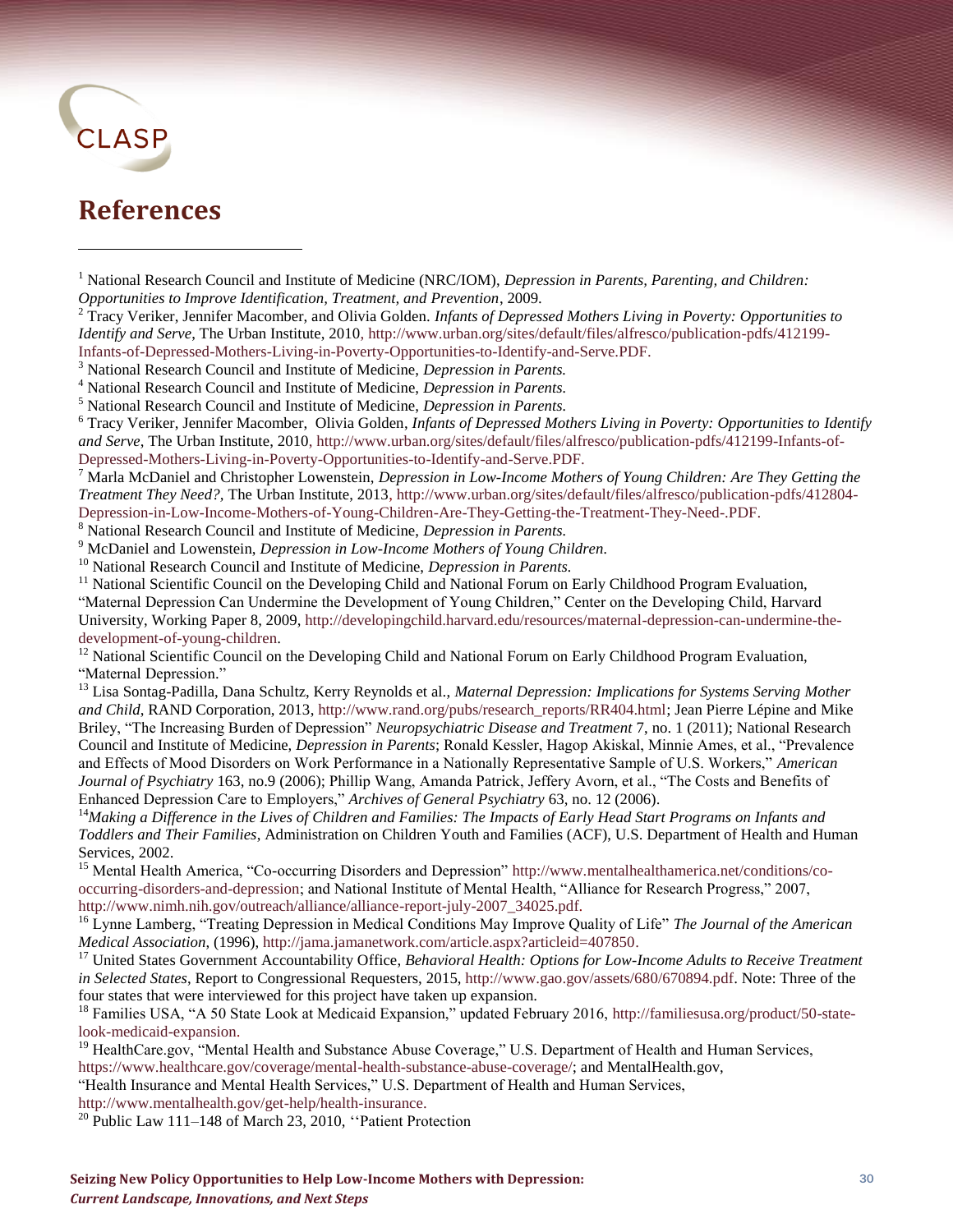and Affordable Care Act," 124 Stat. 119[, https://www.gpo.gov/fdsys/pkg/PLAW-111publ148/pdf/PLAW-111publ148.pdf;](https://www.gpo.gov/fdsys/pkg/PLAW-111publ148/pdf/PLAW-111publ148.pdf) and The Henry J. Kaiser Family Foundation, "Preventive Services Covered by Private Health Plans under the Affordable Care Act," 2015,

[http://kff.org/health-reform/fact-sheet/preventive-services-covered-by-private-health-plans/.](http://kff.org/health-reform/fact-sheet/preventive-services-covered-by-private-health-plans/)

<sup>21</sup> The Henry J. Kaiser Family Foundation, "Coverage of Preventive Services for Adults in Medicaid," 2014,

[http://kff.org/report-section/coverage-of-preventive-services-for-adults-in-medicaid-appendices/.](http://kff.org/report-section/coverage-of-preventive-services-for-adults-in-medicaid-appendices/)

<sup>22</sup> Jurgen Unutzer, Henry Harbin, Michael Schoenbaum, et al., *The Collaborative Care Model: An Approach for Integrating Physical and Mental Health Care in Medicaid Health Homes*, Medicaid.gov, 2013, [https://www.medicaid.gov/State-Resource-](https://www.medicaid.gov/State-Resource-Center/Medicaid-State-Technical-Assistance/Health-Homes-Technical-Assistance/Downloads/HH-IRC-Collaborative-5-13.pdf)[Center/Medicaid-State-Technical-Assistance/Health-Homes-Technical-Assistance/Downloads/HH-IRC-Collaborative-5-13.pdf.](https://www.medicaid.gov/State-Resource-Center/Medicaid-State-Technical-Assistance/Health-Homes-Technical-Assistance/Downloads/HH-IRC-Collaborative-5-13.pdf) <sup>23</sup> National Scientific Council on the Developing Child, "Mental health problems in early childhood can impair learning and behavior for life," Center on the Developing Child, Harvard University, Working Paper 6, 2009.

<sup>24</sup> Priya Wickramaratne, Marc Gameroff, Daniel Pilowsky, et al. "Children of Depressed Mothers 1 Year After Remission of Maternal Depression: Findings from the STAR\*D-child Study," *The American Journal of Psychiatry* 168, no. 6 (2011). <sup>25</sup> Robert Whitaker, Brandon Becker, Allison Herman, et al., "The Physical and Mental Health of Head Start Staff: The Pennsylvania Head Start Staff Wellness Survey," 2012, *Preventing Chronic Disease* 10, E181, 2013,

[http://www.ncbi.nlm.nih.gov/pmc/articles/PMC3816599/.](http://www.ncbi.nlm.nih.gov/pmc/articles/PMC3816599/) Elles J de Schipper, J. Marianne Riksen-Walraven, Sabine A.E. Geurts, et al., "Cortisol levels of caregivers in child care centers as related to the quality of their caregiving," *Early Childhood Research Quarterly* 24, (2009). ; Marleen Groeneveld, H. J Vermeer, Marinus van IJzendoorn, et al., "Stress, cortisol and wellbeing of caregivers and children in home-based child care: A case for differential susceptibility," *Child Care, Health and Development* 38 (2012), http://www.ncbi.nlm.nih.gov/pubmed/21166835; Groeneveld, M. G., Vermeer, H. J., van IJzendoorn, M. H., et al.,

"Caregivers' cortisol levels and perceived stress in home-based and center-based childcare," *Early Childhood Research Quarterly* 27, (2012), http://www.sciencedirect.com/science/article/pii/S0885200611000378; and Lieny Jeon, Cynthia Buettner, Anastascia Snyder, "Pathways from teacher depression and child-care quality to child behavioral problems," *Journal of Consulting and Clinical Psychology* 82 (2014).

For instance, according to 2013 Bureau of Labor Statistics' data, the mean annual salary of child care workers was just \$21,490, and the actual mean hourly wage for the same year was just \$10.33. One study of early childhood teaching staff found that the majority of the staff were women, and two-thirds had dependent children at home.

<sup>26</sup> Marcy Whitebrook, Deborah Phillips, Carollee Howees, *Worthy Work, STILL Unlivable Wages: The Early Childhood Workforce 25 Years After the National Child Care Staffing Study*, 2014, Center for the Study of Child Care Employment, http://www.irle.berkeley.edu/cscce/wp-content/uploads/2014/11/ReportFINAL.pdf.

<sup>27</sup> Center for Medicaid & CHIP Services, "Coverage of Maternal, Infant, and Early Childhood Home Visiting Services," March 2, 2016, https://www.medicaid.gov/federal-policy-guidance/downloads/cib-03-02-16.pdf.

<sup>28</sup> U.S. Census Bureau, American Community Survey, Table S0901.

<sup>29</sup> CLASP calculations of American Community Survey data, Table B17024, [http://www.census.gov/acs.](http://www.census.gov/acs/)

<sup>30</sup> Families USA, "50 State Look."

l

<sup>31</sup> Medicaid income eligibility levels can be found on each state's Medicaid homepage: Connecticut:

[https://www.medicaid.gov/medicaid-chip-program-information/by-state/connecticut.html;](https://www.medicaid.gov/medicaid-chip-program-information/by-state/connecticut.html) Minnesota:

[https://www.medicaid.gov/medicaid-chip-program-information/by-state/minnesota.html;](https://www.medicaid.gov/medicaid-chip-program-information/by-state/minnesota.html) Ohio:

[https://www.medicaid.gov/medicaid-chip-program-information/by-state/ohio.html;](https://www.medicaid.gov/medicaid-chip-program-information/by-state/ohio.html) Virginia:

[https://www.medicaid.gov/medicaid-chip-program-information/by-state/virginia.html.](https://www.medicaid.gov/medicaid-chip-program-information/by-state/virginia.html)

 $32$  Medicaid income eligibility levels can be found on each state's Medicaid homepage: Connecticut:

[https://www.medicaid.gov/medicaid-chip-program-information/by-state/connecticut.html;](https://www.medicaid.gov/medicaid-chip-program-information/by-state/connecticut.html) Minnesota:

[https://www.medicaid.gov/medicaid-chip-program-information/by-state/minnesota.html;](https://www.medicaid.gov/medicaid-chip-program-information/by-state/minnesota.html) Ohio:

[https://www.medicaid.gov/medicaid-chip-program-information/by-state/ohio.html;](https://www.medicaid.gov/medicaid-chip-program-information/by-state/ohio.html) Virginia:

[https://www.medicaid.gov/medicaid-chip-program-information/by-state/virginia.html.](https://www.medicaid.gov/medicaid-chip-program-information/by-state/virginia.html)

 $33$  Smith, S., Granja, M., Ekono, M., et al, "Medicaid coverage for early childhood mental health services and maternal depression screening: Results of a 50-state survey," (forthcoming) New York: National Center for Children in Poverty, Mailman School of Public Health, Columbia University.

<sup>34</sup> Erum Nadeem, Jane M. Lange, Dawn Edge, et al, "Does stigma keep poor young immigrant and US-born black and Latina women from seeking mental health care?," *Psychiatric Services*, 2007; and Erum Nadeem, Jane M. Lange, and Jeanne Miranda. "Perceived need for care among low-income immigrant and US-born black and Latina women with depression." *Journal of Women's Health* 18, (2009).

<sup>35</sup> Children's Defense Fund – Minnesota, *Zero to Three Research to Policy Project: Maternal Depression and Early Childhood*, 2011[, http://cascw.umn.edu/wp-content/uploads/2011/06/CDF-MaternalDepressionReport.pdf.](http://cascw.umn.edu/wp-content/uploads/2011/06/CDF-MaternalDepressionReport.pdf)

<sup>36</sup>Deborah Bacharch, Stephanie Anthony, Andrew Detty, *State Strategies for Integrating Physical and Behavioral Health Services in a Changing Medicaid Environment*, 2014,

http://www.healthtransformation.ohio.gov/LinkClick.aspx?fileticket=hndJWfFaoRw%3D&tabid=122.